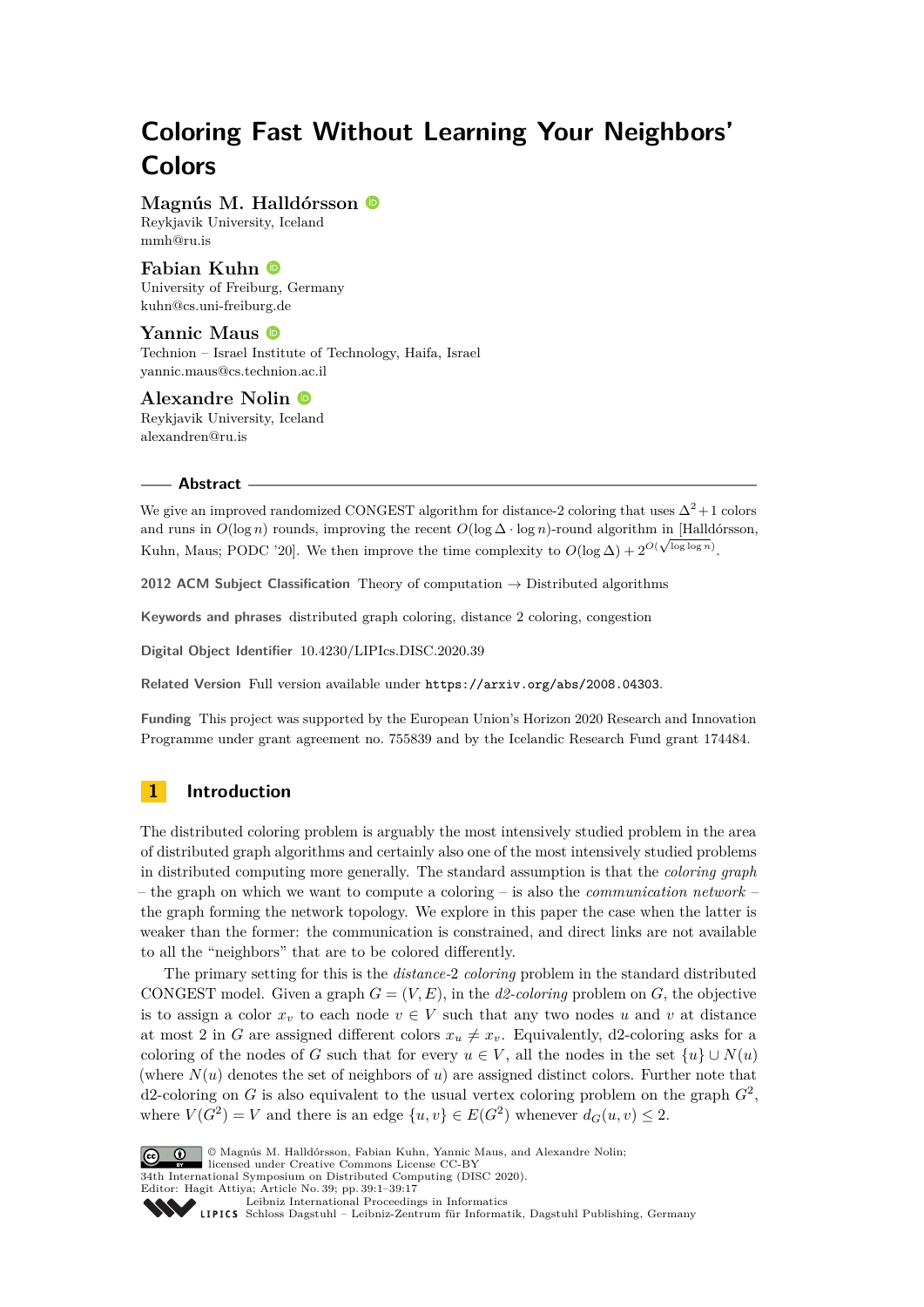## **39:2 Coloring Fast Without Learning Your Neighbors' Colors**

The CONGEST model is a standard synchronous message passing model [\[32\]](#page-16-1). The graph on which we want to compute a coloring is also assumed to form the network topology. Each node  $u \in V$  of the graph has a unique  $O(\log n)$ -bit identifier  $ID(u)$ , where  $n = |V|$  is the number of nodes of *G*. Time is divided into synchronous rounds and in each round, each node  $u \in V$  of *G* can do some arbitrary internal computation, send a (potentially different) message to each of its neighbors  $v \in N(u)$ , and receive the messages sent by its neighbors in the current round. If the size of the messages is not restricted, the model is known as the LOCAL model [\[29,](#page-16-2) [32\]](#page-16-1). In the CONGEST model, it is further assumed that each message consists of at most  $O(\log n)$  bits.

As our main result, we give an efficient *O*(log *n*)-time randomized algorithm for d2-coloring *G* with at most  $\Delta^2 + 1$  colors, where  $\Delta$  is the maximum degree of *G*. This improves on a recent  $O(\log \Delta \cdot \log n)$ -time algorithm [\[23\]](#page-16-3) and it matches the best known bound for ordinary distance-1  $(\Delta + 1)$ -coloring in CONGEST as a function of *n* alone. We further explore more efficient algorithms when  $\Delta \ll n$ . Combining our main method with a range of powerful recent techniques, we obtain an algorithm that runs in time  $O(\log \Delta) + 2^{O(\sqrt{\log \log n})}$ .

Before discussing our results in more detail, we first discuss why we believe d2-coloring is interesting, what is known for the corresponding coloring problems on *G* and why it is challenging to transform CONGEST algorithms to color *G* into CONGEST algorithms for d2-coloring.

Wireless networking is a major motivation for distance-2 coloring, where nodes with a common neighbor should not simultaneously communicate to avoid a collision at the common neighbor [\[15,](#page-15-0) [31\]](#page-16-4). While the coloring is to be used for scheduling, the wireless channel need not be the medium for *computing* the coloring. With the advent of software-defined radio and hierarchical / heterogeneous networks, it is well motivated to consider coloring computation in a communication model more powerful than radio networks. Yet, asking for the different-message-to/from-all-neighbors feature of CONGEST may be hoping for too much. More generally, we view it as a major question in distributed graph algorithms whether one can relax the communication requirements for graph coloring. We ask:

*How constrained can the communication structure be to allow for fast (logarithmic, sublogarithmic) distributed graph coloring computation?*

Distributed d2-coloring is an interesting and important problem for several other reasons. The d2-coloring problem for example also occurs naturally when single-round randomized algorithms are derandomized using the method of conditional expectation [\[21\]](#page-16-5). d2-coloring in CONGEST is further of special interest as it appears to lie at the edge of what is computable efficiently, i.e., in polylogarithmic time, while distance-3 coloring is even hard to verify [\[18\]](#page-15-1).

Distance-*k* problems have not been addressed widely in a distributed setting, partly because distance-*k* communication can be simulated in *k* steps of the LOCAL model. In CONGEST, the situation changes drastically as simulating a single round of a distance-1 coloring algorithm can incur a factor  $\Theta(\Delta^{k-1})$  overhead, i.e., even for  $k = 2$ , the overhead can be linear in ∆. Even the very simple algorithm where each node picks a random available color cannot be efficiently used for d2-coloring as it is in general not possible to keep track of the set of colors chosen by 2-hop neighbors in time *o*(∆). Recently, Halldórsson, Kuhn and Maus [\[23\]](#page-16-3) treated d2-coloring in CONGEST and gave a randomized algorithm using  $\Delta^2 + 1$ -colors in  $O(\log \Delta \cdot \log n)$  rounds, as well as a deterministic algorithm using  $(1 + \epsilon)\Delta^2$ colors in  $poly(\log n)$  rounds. Our main approach builds heavily on their framework, while simplifying certain features and strengthening structural properties. Distributed graph optimization problems on *G*<sup>2</sup> (with CONGEST-communication in *G*) such as vertex cover and minimum dominating set have recently been studied in [\[5\]](#page-15-2).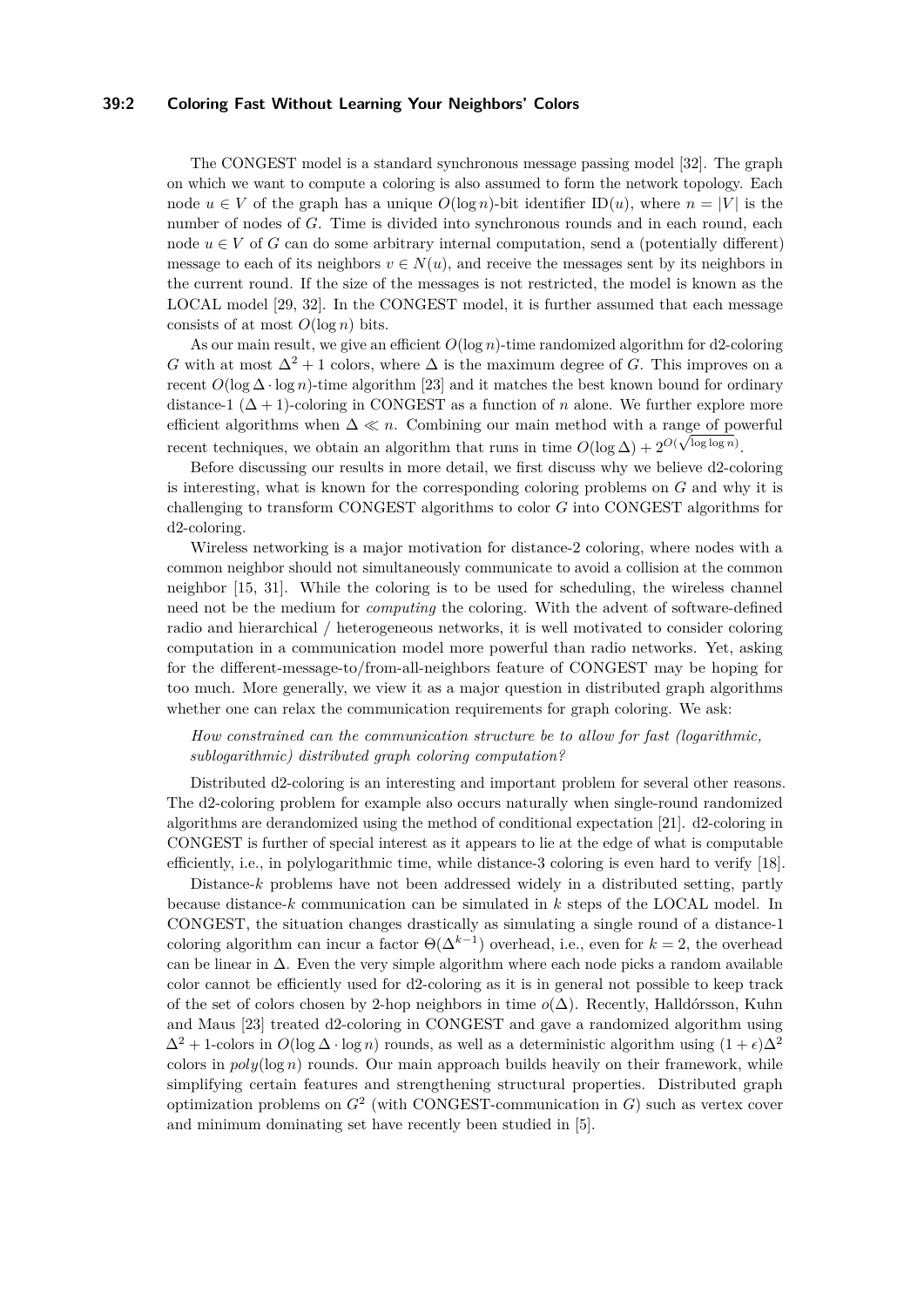**Distributed graph coloring.** The standard variant of the distributed coloring problem on *G* asks for computing a vertex coloring with at most  $\Delta+1$  colors, which is computed by a simple sequential greedy algorithm. The main focus in the literature on distributed coloring has been on the LOCAL model, where by now the problem is understood relatively well. The best randomized  $(\Delta + 1)$ -coloring algorithm known in the LOCAL model, due to Chang, Li, and Pettie [\[14\]](#page-15-3), runs in polylog log *n* rounds. The complexity given in [14] is  $2^{O(\sqrt{\log \log n})}$ , while the improvement to poly log log *n* immediately follows from the recent breakthrough work on deterministic *network decomposition* of Rozhoň and Ghaffari [\[33\]](#page-16-6). For a more detailed discussion of related work on distributed coloring, we refer to [\[8,](#page-15-4) [14,](#page-15-3) [27\]](#page-16-7).

While most known distributed coloring algorithms were developed for the LOCAL model, many of them work directly in the CONGEST model, including those in [\[1,](#page-15-5) [30,](#page-16-8) [29,](#page-16-2) [26,](#page-16-9) [28,](#page-16-10) [7,](#page-15-6) [10,](#page-15-7) [6,](#page-15-8) [9,](#page-15-9) [27,](#page-16-7) [4\]](#page-15-10). Still, the best complexity known for coloring in CONGEST, as a function of *n* alone, is  $O(\log n)$ , which is achieved by the following very simple ONESHOTCOLORING algorithm: Initially all nodes are uncolored. The algorithm runs in synchronous phases, where in each phase, each still uncolored node *v* chooses a uniform random color among its available colors (i.e., among the colors that have not already been picked by a neighbor) and *v* keeps the color if no of its uncolored neighbors tries the same color at the same time [\[26,](#page-16-9) [11\]](#page-15-11).

The only known published algorithm in CONGEST with a better bound is due to Ghaffari [\[19\]](#page-16-11), who obtains a  $(\Delta + 1)$ -coloring in time  $O(\log \Delta) + 2^{O(\sqrt{\log \log n})}$ . The second term is due to a network decomposition algorithm also introduced in [\[19\]](#page-16-11). Unlike for results in the LOCAL model, it is *not* directly possible to replace this decomposition with the recent construction in [\[33\]](#page-16-6) to improve the dependence on *n*. The reason is that the complexity of the network decomposition construction of [\[33\]](#page-16-6) grows at least linearly in the length of the node identifier bit strings. In the LOCAL model, it is possible to use a standard coloring algorithm of [\[29\]](#page-16-2) to first map the IDs to  $O(\log \log n)$ -bit values that are unique up to a sufficient distance so that one can afterwards apply the algorithm of [\[33\]](#page-16-6). Subsequent to the publication of our results [\[20\]](#page-16-12) improved upon the network decomposition algorithm from [\[33\]](#page-16-6) (to deal with large IDs in the CONGEST model) and as a result obtains a  $O(\log \Delta) + \text{poly}\log \log n$  CONGEST algorithm for  $(\Delta + 1)$ -coloring. Note that if we have graphs of size *N* and if IDs and colors can be represented with poly  $\log N$  bits, there is a recent *deterministic* (*deg* + 1)-list coloring algorithm running in poly log *N* time in CONGEST [\[4\]](#page-15-10).

## **1.1 Contributions**

We provide two efficient randomized CONGEST model algorithms to compute a d2-coloring of a given *n*-node graph  $G = (V, E)$ . If  $\Delta$  is the maximum degree of G, the maximum degree of any node in  $G^2$  is at most  $\Delta + \Delta \cdot (\Delta - 1) = \Delta^2$ . As a natural analog to studying  $(\Delta + 1)$ -coloring on *G*, we study the problem of computing a d2-coloring with  $\Delta^2 + 1$  colors.

 $\triangleright$  **Theorem 1.1.** *There is a randomized CONGEST algorithm that d2-colors a graph with*  $\Delta^2 + 1$  *colors in*  $O(\log n)$  *rounds, with high probability.* 

The algorithm is given in Sec. [2,](#page-3-0) with the key ideas and challenges outlined at the start of the section. Our second algorithm is more efficient if  $\Delta \ll n$ .

<span id="page-2-0"></span>► **Theorem 1.2.** *There is a randomized CONGEST algorithm that d2-colors a graph with*  $\Delta^2 + 1$  *colors in*  $O(\log \Delta) + 2^{O(\sqrt{\log \log n})}$  *rounds, with high probability.* 

Theorem [1.2](#page-2-0) relies on the network decomposition algorithm of  $[22]$  that can compute a suitable network decomposition of  $G^2$  despite a large ID space in  $2^{O(\sqrt{\log \log n})}$  rounds. The unpublished result in [\[20\]](#page-16-12) computes similar network decompositions despite a large ID space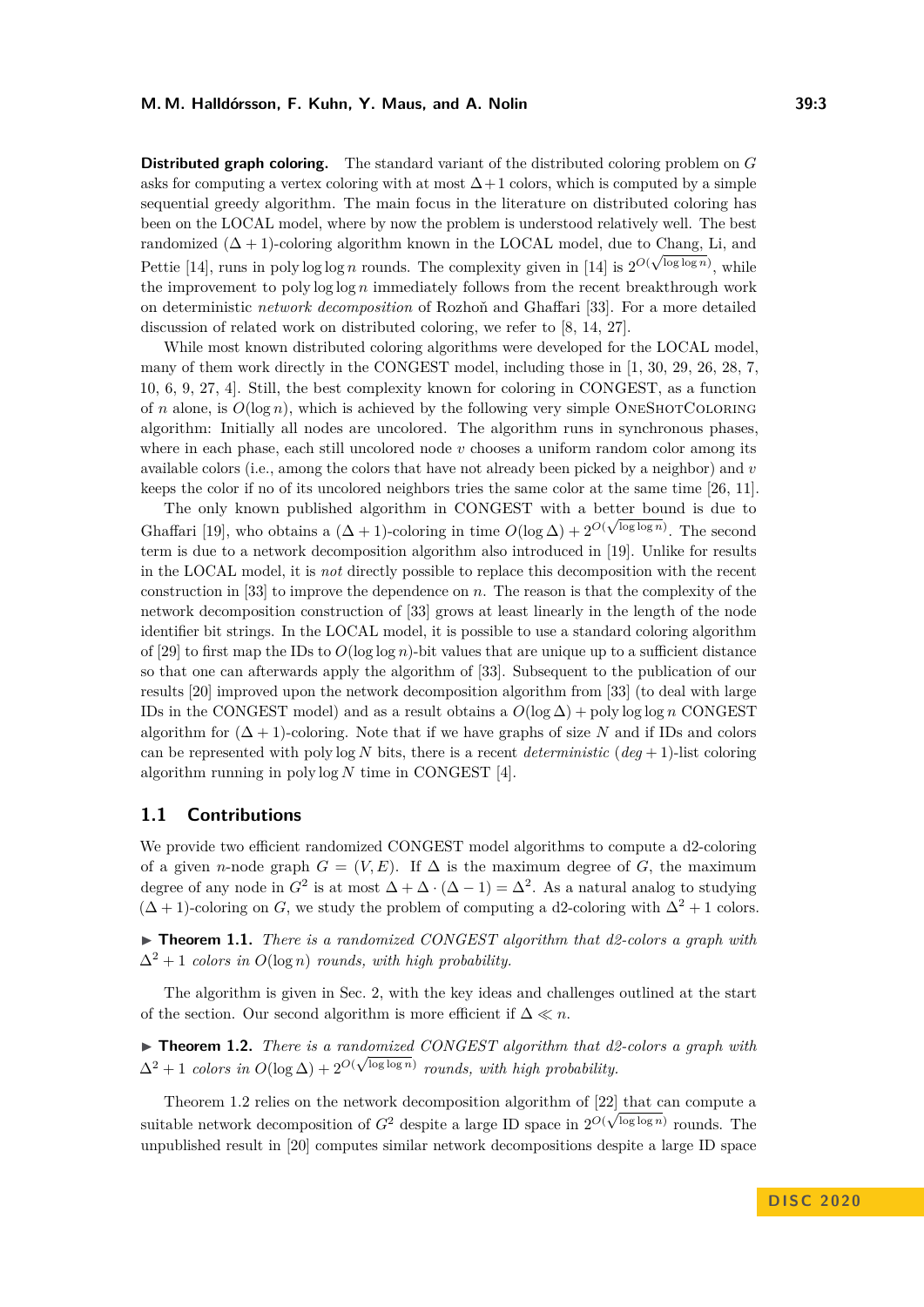## **39:4 Coloring Fast Without Learning Your Neighbors' Colors**

in poly log log *n* rounds, but only for *G* and not for  $G^2$ . If the results of [\[20\]](#page-16-12) can be extended to  $G^2$ , which in fact is likely, the runtime of Theorem [1.2](#page-2-0) improves to  $O(\log \Delta) + \text{poly}\log \log n$ , and it then again – as at the time of submission of this manuscript – matches the complexity of ordinary distance-1 coloring in CONGEST. The key ideas of Theorem [1.2](#page-2-0) appears in Sec. [3.](#page-10-0) Formal proofs of all statements as well as efficient implementations are discussed in detail in the full version [\[24\]](#page-16-14).

## <span id="page-3-0"></span>**2 Logarithmic Time Randomized Algorithm**

We give randomized CONGEST algorithms that form a d2-coloring using  $\Delta^2 + 1$  colors. We first introduce notation that we use frequently throughout the proofs in this section.

**Notation.** The *palette* of available colors is  $\{0, 1, 2, \ldots, \Delta^2\}$ . The neighbors in *G* of a node are called *immediate neighbors*, while the neighbors in *G*<sup>2</sup> are *d2-neighbors*. For a (sub)graph *K*, let  $N_K(v)$  denote the set of neighbors of *v* in *K*, and let  $K[v] = K[N_K(v)]$  denote the subgraph induced by these neighbors. A node is *live* or *uncolored* until it becomes *colored*. An edge in  $G^2$  corresponds to a 2-path (path of length 2) in  $G$ ; thus,  $G^2$  can have parallel edges.

A node has *slack q* if the number of colors of d2-neighbors plus the number of live d2-neighbors is  $\Delta^2 + 1 - q$ . In other words, a node has slack q if its palette size is an additive *q* larger than the number of its uncolored *d*2-neighbors.

An event holds  $w.h.p.$  (with high probability), if for any  $c > 0$ , we can choose the constants involved so that the event holds with probability  $1 - O(n^{-c})$ .

## **2.1 Overview**

Our algorithm builds on the approach of [\[23\]](#page-16-3), which we first summarize. The simple *informed* color guessing approach – each node tries a random color not used by its d2-neighbors – fails because the nodes do not have the bandwidth to learn those colors. A simple *uninformed* approach – trying any random color – works fine if there is sufficient slack, either because the palette is strictly larger than the degree, or in the beginning when few neighbors have been colored. In this case, even trying a uniformly random color is successful with constant probability. If the node has a *sparse* neighborhood then in the very first round, many pairs of d2-neighbors will conveniently adopt the same color, as proved by Elkin, Pettie and Su [\[17\]](#page-15-12), creating the needed slack. We are then left to deal with denser neighborhoods, of varying average non-degree.

The key idea of [\[23\]](#page-16-3) is to have the colored nodes "help" the *live* nodes by checking random colors on their neighborhoods. This provides a probabilistic filter that helps reduce the load of the live nodes. It turns out that this alone is not sufficient due to *false negatives*: the helper may reject good colors because it has neighbors with those colors. The solution is for the helper to also query one of its neighbor *w*, and forward its color if *w* is not a d2-neighbor of the live node. It is shown that one of these forms of advice is good with constant probability, but could only argue that for those live nodes with a sparsity in a given range considered. This meant that the round complexity of the method had an extra  $O(\log \Delta)$  factor for ranging through the different sparsity levels, on top of the  $\log n$  factor for finishing off all nodes of that sparsity.

The main technical ingredient behind our  $O(\log n)$ -round algorithm is the adaptation and extension of the *almost-clique decomposition* (ACD) method initially proposed by Harris, Schneider and Su [\[25\]](#page-16-15) for the LOCAL model and expanded by Assadi, Lee and Khanna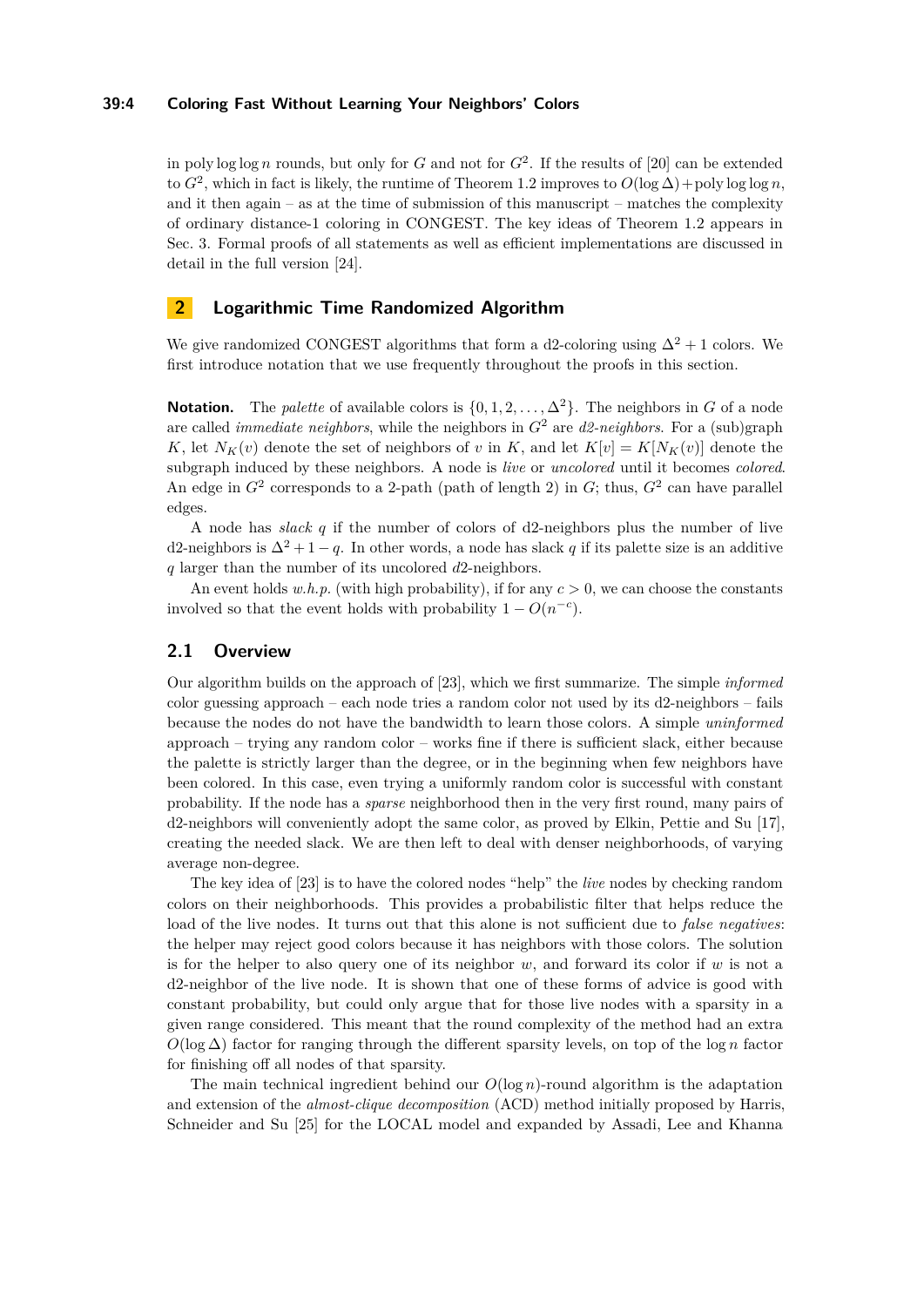[\[2\]](#page-15-13) for streaming and massively parallel settings. The nodes are partitioned into a set of sparse nodes – which can be handled by uninformed guesses – and low-diameter clusters of dense nodes. The ACD achieves the same aims as the *similarity graphs* of [\[23\]](#page-16-3) that guide the querying and ensure effective filtering, but attain some additional crucial properties such as near-regular high degree. Our extension to ACD is to ensure that all nodes outside clusters have a low degree into the cores of the clusters, strengthening the divide between inside and outside. The decomposition additionally simplifies the technical arguments, including load balancing and probabilistic independence. The key property that we then obtain is that in each iteration, every live node (with at least logarithmic size palette) becomes colored with constant probability. That makes even faster algorithms possible, as we show in the next section. To finish off the nodes with a palette of at most logarithmic size, we apply a second method of [\[23\]](#page-16-3) black-box, which *learns* the palette of the live nodes and then performs informed color guessing.

## **2.2 Algorithm Description**

We now outline our algorithm, followed by details on the implementation.

Each live node *v* repeatedly *tries* a suggested color, which means to first *validate* it and then *contest* it. Validating a color means sending it to all immediate neighbors, who then report back if they or any of their neighbors had already adopted that color. Contesting a validated color means proposing it to intermediate neighbors, who report back if any other node also proposes it. If all answers are negative, then *v* adopts the color.

In what follows, let  $\epsilon = 1/60$ ,  $c_0 = 48e^4/\epsilon^2$ , and  $c_3$  be a constant to be determined. Also, *c*<sup>2</sup> is a sufficiently large constant needed for concentration.

| Algorithm $D2$ -COLOR |                                                   |
|-----------------------|---------------------------------------------------|
|                       | If $\Delta^2 \geq c_2 \log n$ then                |
|                       | 1. Compute an almost-clique decomposition.        |
| 2.                    | repeat $c_0 \log n$ times:                        |
|                       | Each live node picks a random color and tries it. |
| 3.                    | repeat $c_3 \log n$ times                         |
|                       | REDUCE-PHASE()                                    |
|                       | 4. LEARNPALETTE()                                 |
|                       | FINISHCOLORING()                                  |

We will discuss and analyze Steps 1–3 of the above algorithm in detail in the following. The remaining steps, LEARNPALETTE() and FINISHCOLORING(), are from [\[23\]](#page-16-3). In LEARN-PALETTE(), each live node *learns the palette* of still available colors by cooperatively tallying the colors of d2-neighbors. In FinishColoring(), the maximum degree is sufficiently small so that we can efficiently simulate the classic algorithm of informed color guessing to color the remaining live nodes.

The first step of the algorithm is to compute a decomposition of the nodes into: a) a set of nodes inducing a subgraph (in  $G<sup>2</sup>$ ) that is sufficiently sparse and b) a disjoint collection of almost-cliques (also in *G*<sup>2</sup> ). In the following, each of the almost-cliques is called a component *C* and we use two graphs *H* and  $\hat{H}$ <sup></sup> (closely related to the ones in [\[23\]](#page-16-3)) that both essentially consist of all the components (i.e., all the almost-cliques) and all the  $G<sup>2</sup>$ -edges connecting two nodes in the same component. Also computed within each component is a spanning tree for a fast aggregation. The exact definitions of the decomposition and of the graphs *H* and  $\hat{H}$  appear in Subsection [2.3.](#page-5-0)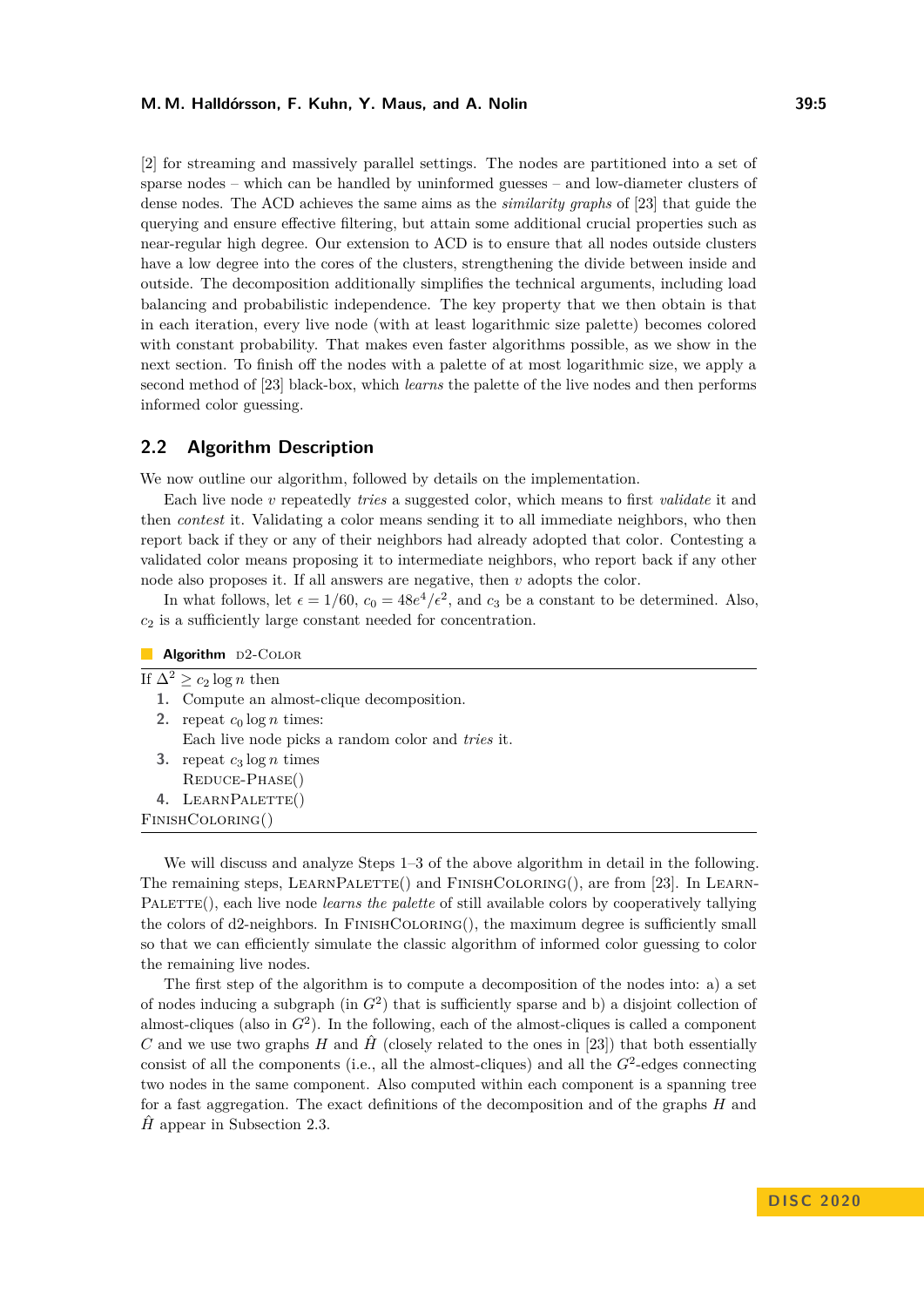## **39:6 Coloring Fast Without Learning Your Neighbors' Colors**

We next detail the steps of  $REDUCE-PHASE()$ , which is the core piece of our algorithm.

#### Algorithm REDUCE-PHASE()

- **1.** Each live node randomly decides to be *active* with probability 1*/*8. All other nodes are *inactive*.
- **2.** Compute *φ*, the number of active live nodes in the component *C*, and distribute it to the nodes of *C*.
- **3.** Each inactive node  $u \in C$  computes  $\phi_u$ , the number of 2-paths to active nodes (by asking its immediate neighbors of their active immediate neighbors). *u* flips a biased coin: with probability min(1,  $\phi_u/(4\phi)$ ) it picks one of the  $\phi_u$  paths uniformly at random, while with probability max $(0, 1 - \phi_u/(4\phi))$ , *u* stops the execution of this iteration. Let *v* denote the active node at the other end of the path chosen. *u* verifies that it has only one 2-path to *u* (by inquiring to its immediate neighbors), and otherwise stops execution of this iteration.
- **4.** *u* picks a random color  $\hat{c}$  different from its own. If that color is not used by any of its  $\hat{H}$ -neighbors, then *u* sends the color to *v* as a proposal, assigning it a uniformly random priority. *v* tries the proposed color of highest priority (if any).
- **5.** *u* sends query  $(v, u)$  along a random 2-path to an inactive  $\hat{H}$ -neighbor *w*, and assigns it a random priority.
- **6.** Upon receipt of a query, node *w* selects the highest priority query  $(v, u)$ , checks if *v* is a d2-neighbor, and if *v* and *w* are not d2-neighbors, it sends its color  $c(w)$  to *v* (through *u*).
- **7.** The active node *v* tries a color chosen uniformly random among the received proposed colors from Step 6 (if any).

A colored node assists an active node *v* in two ways: a) guesses and validates a random color for  $v$  to try, and b) sees if a random d2-neighbor is also a d2-neighbor of  $v$ . This is a probabilistic filter that reduces the workload of the active nodes. The key idea is that one of these forms of assistance is likely to be successful.

**Complexity.** We discuss the almost-clique decomposition in the next subsection and show how to implement it in  $O(\log n)$  rounds, w.h.p. The second step clearly takes  $\Theta(\log n)$  rounds. The procedure REDUCE-PHASE takes 24 rounds, or  $8$  (Step 2), 2 (Step 3), 2 (Step 4), 2 (Step 5), 6 (Step 6), and 4 (Step 7, including the notification of a new color).

Outline of this section: In Sec. [2.3](#page-5-0) we describe the almost-clique decomposition and derive key structural properties of dense subgraphs, and in Sec. [2.4](#page-7-0) we prove the correctness of the algorithms, i.e., we show that any node is colored w.h.p. after  $O(\log n)$  rounds.

### <span id="page-5-0"></span>**2.3 Almost-Clique Decomposition**

We next define the notion of local sparsity and the almost-clique decomposition that we use in our paper. The first definition is a slight adaptation of a similar definition in [\[17\]](#page-15-12).

**► Definition 2.1.** *A node v is*  $\zeta$ -sparse *(or* has sparsity  $\zeta$ *) if*  $G^2[v]$  *contains*  $\binom{\Delta^2}{2} - \Delta^2 \cdot \zeta$ *(distinct) edges.*

<span id="page-5-1"></span>Sparsity is a rational number that indicates how many edges are missing from  $G^2[v]$ , compared with the densest case (when *v*'s d2-neighborhood is a  $\Delta^2$ -clique). If no pairs of d2-neighbors of *v* are adjacent, then  $\zeta = (\Delta^2 - 1)/2$ , while if  $G^2[v]$  forms a  $\Delta^2$ -clique, then  $\zeta = 0$ . Elkin, Pettie and Su [\[17\]](#page-15-12) formalized the connection between sparsity and slack that appears after trying one uniformly random color.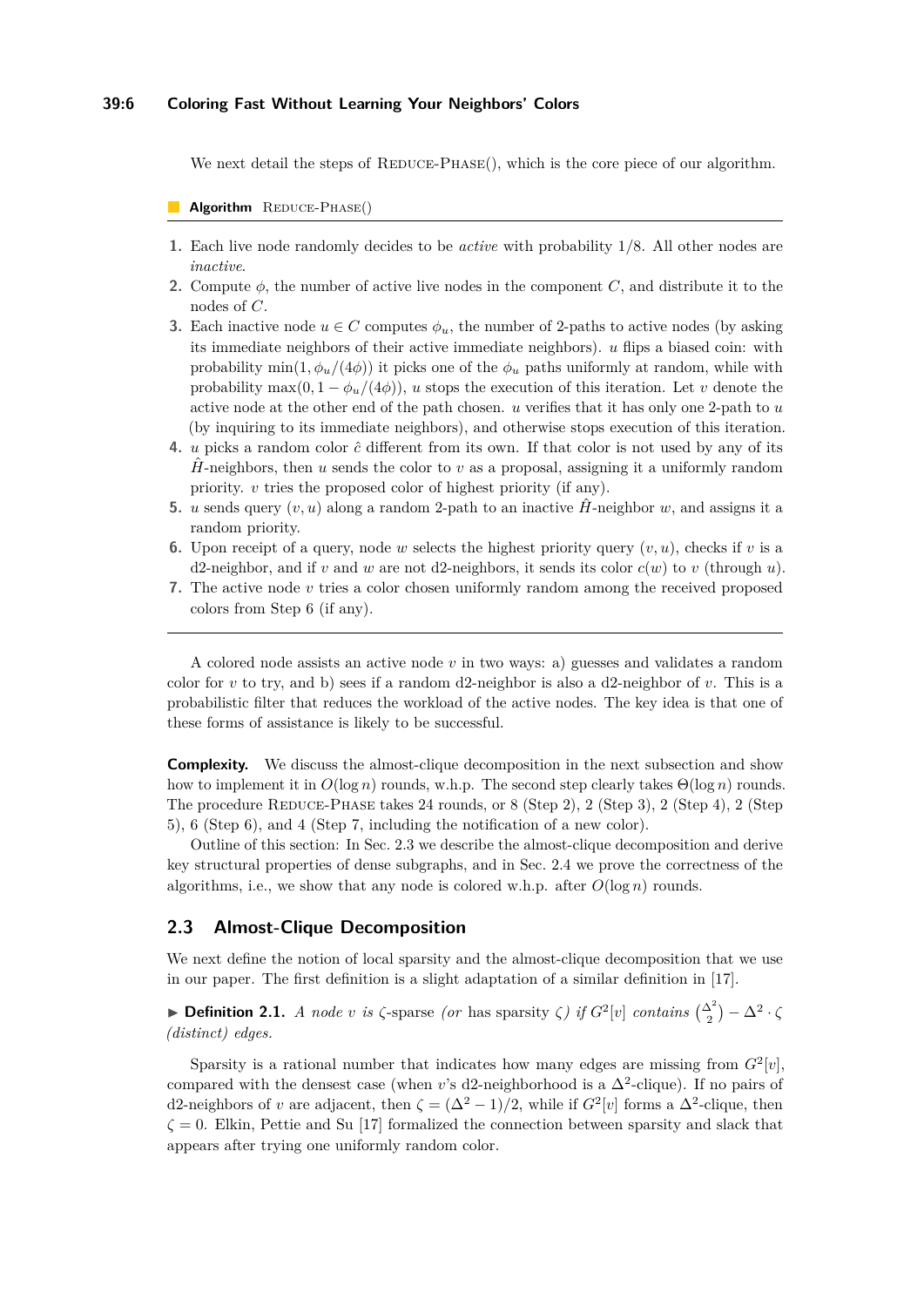**Proposition 2.2** ([\[17\]](#page-15-12), Lemma 3.1). Let *v* be a vertex of sparsity  $\zeta$  and let  $Z$  be the slack *of v after trying a single random color. Then,*  $Pr[Z \leq \zeta/(4e^3)] \leq e^{-\Omega(\zeta)}$ .

We require the constant  $c_2$  to be such that if  $\zeta \geq c_2 \log n$ , then the contrapositive of Prop. [2.2](#page-5-1) yields that  $Z \ge \zeta/(4e^3)$ , w.h.p.

**Decomposition.** We adapt the almost-clique decomposition of [\[2\]](#page-15-13) (building on [\[25\]](#page-16-15)) for the distance-2 setting in CONGEST and endow it with an additional property.

<span id="page-6-2"></span> $\triangleright$  **Definition 2.3.** *Assume*  $\epsilon \leq 1/60$ *. Nodes u and v are*  $\epsilon$ -similar *if they share at least*  $(1 - \epsilon)\Delta^2$  *common d2-neighbors. An* almost-clique decomposition *(ACD)* with parameter  $\epsilon$ *is a collection of sets*  $V_*, \hat{C}_1, \hat{C}_2, \ldots, \hat{C}_k$  *that cover*  $V$  *and where the*  $\hat{C}_i$  *are disjoint. Denote*  $C_i = \hat{C}_i \setminus V_*,$  for  $i = 1, \ldots, k$ *. The decomposition satisfies the following properties:* 

- 1. *The nodes in*  $V_*$  *have sparsity at least*  $\epsilon^2 \Delta^2 / 4$ *.*
- **2.** For any  $i \in [k]$ ,  $C_i$  and  $\hat{C}_i$  satisfy:
	- a.  $|C_i| \geq (1-2\epsilon)\Delta^2$ .
	- **b.** *The nodes in*  $\hat{C}_i$  *are mutually* 10 $\epsilon$ -*similar.*
	- **c.** *Each*  $v \in \hat{C}_i$  *has at most*  $28\epsilon\Delta^2$  *d2-non-neighbors in*  $\hat{C}_i$  (*i.e.*,  $|\hat{C}_i \setminus N_{\hat{C}_i}(v)| \leq 28\epsilon\Delta^2$ ).
	- **d.** *Each*  $v \in \hat{C}_i$  *has at least*  $(1 10\epsilon)\Delta^2$  *d2-neighbors in*  $C_i$ *.*
	- **e.** Each  $v \in C_i$  is  $\epsilon$ -dissimilar to every node outside  $\hat{C}_i$ .

<span id="page-6-0"></span>We refer to each  $C_i$  as a *component* and  $\hat{C}_i$  as an *extended component*. The properties imply additional ones: Each extended component is of size at most  $(1+28\epsilon)\Delta^2$ ; and any two nodes in an extended component are within two hops (in *G*<sup>2</sup> ). The additional property we need that is not in the formulations of [\[2\]](#page-15-13) or [\[25\]](#page-16-15) is Property 2(e).

Let *H* denote the subgraph of  $G^2$  induced by the components  $C_1, \ldots, C_k$ , i.e.,  $H =$  $\cup_i G^2[C_i] = (V \setminus V_*, E_H)$  where  $E_H$  consists of the pairs of d2-neighbors within the same component. Similarly, let  $\hat{H} = \cup_i G^2[\hat{C}_i]$ . We consider *H*,  $\hat{H}$  and  $G^2$  to be *simple* graphs, ignoring multiple 2-paths between the same pair of nodes.

**Lemma 2.4.** *There is an*  $O(\log n)$ *-round CONGEST algorithm to form an almost-clique decomposition, for any fixed*  $\epsilon > 0$ *. Afterwards, each node knows its component ID.* 

It is somewhat surprising that such a decomposition can be established efficiently in CONGEST. The key implementation ideas are in [\[2\]](#page-15-13) for other models, which are essentially based on randomly sampling nodes. In the distance-2 setting we have the additional challenge of communication with one's d2-neighbors, but the key is to have both parties communicate only with the intermediate node that makes the deciding.

We strengthen the ACD-properties for dense nodes and show that they scale with the node sparsity. Note that dense nodes can have non-trivial sparsity and it is crucial in our argument to leverage the corresponding slack.

**Example 1 Lemma 2.5.** Let  $\epsilon \leq 1/30$ . Let v be a node of sparsity  $\zeta$  in an almost-clique C and *extended component C*ˆ*. Then,*

- **1.** *v has at least*  $\Delta^2 (2\zeta + 1)/\epsilon$   $\hat{H}$ -neighbors (in  $\hat{C}$ ),
- **2.** *v has at most*  $|\hat{C} \setminus N_{G^2}(v)| \leq 3\zeta \hat{H}$ -non-neighbors, and
- <span id="page-6-1"></span>**3.** *The number of edges in*  $\hat{H}[v]$  *is at least*  $|E(\hat{H}[v])| \geq {\frac{\Delta^2}{2}} - (2/\epsilon + 1)\zeta \Delta^2$ .

**D I S C 2 0 2 0**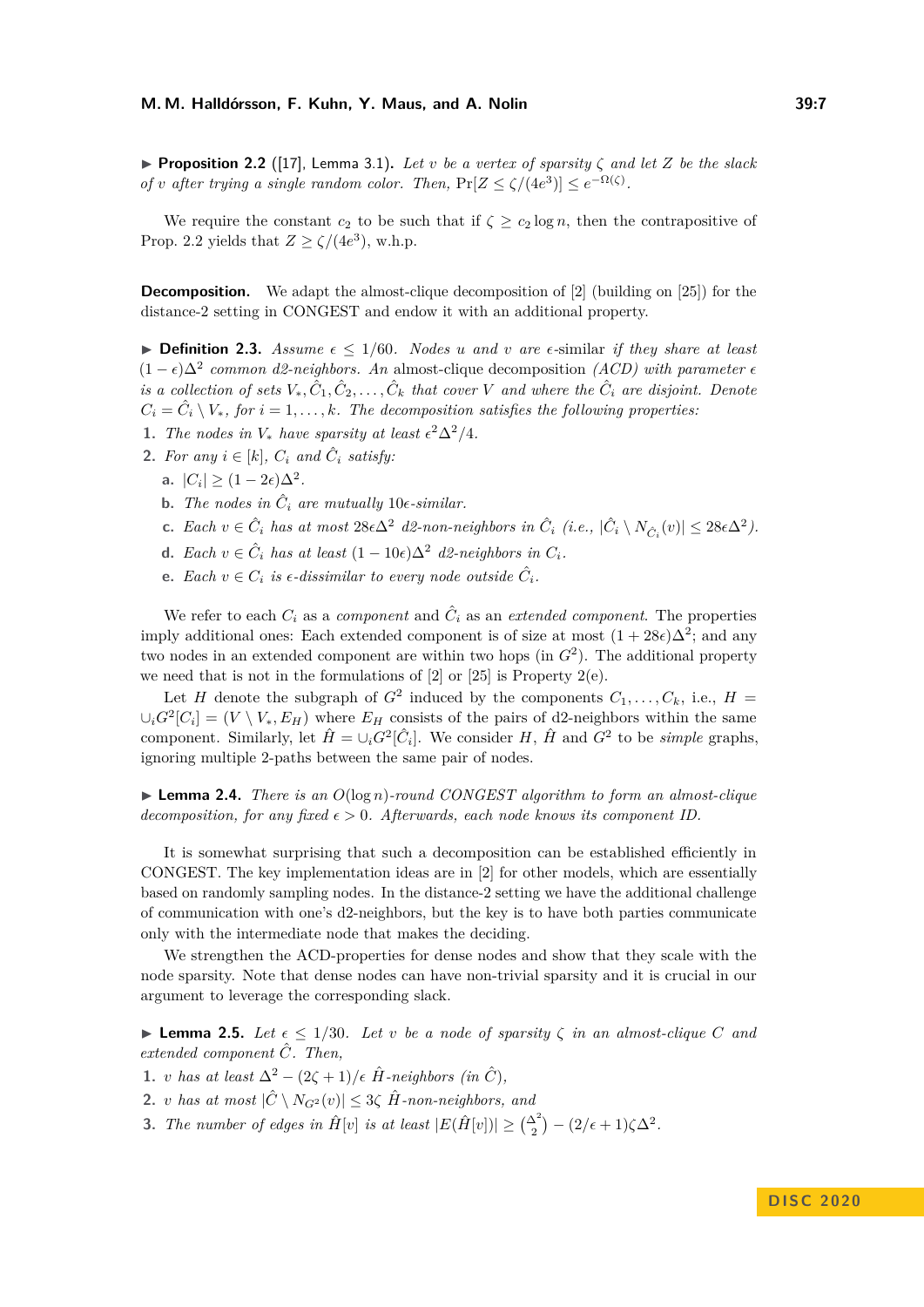#### **39:8 Coloring Fast Without Learning Your Neighbors' Colors**

**Proof.** Recall that by the definition of sparsity,  $G^2[v]$  has exactly  $\Delta^2((\Delta^2-1)/2-\zeta)$  edges.

**1.** A d2-neighbor of *v* that is not  $\epsilon$ -similar to *v* can share at most  $(1 - \epsilon)\Delta^2$  common d2-neighbors with *v* by ACD property  $2(e)$ . In other words, the d2-neighbors of *v* that are not  $\hat{H}$ -neighbors can have degree at most  $(1 - \epsilon)\Delta^2$  in  $G^2[v]$ . The number of edges in  $G^2[v]$  is then at most

$$
\frac{1}{2} \left( |N_{\hat{H}}(v)|\Delta^2 + (|N_{G^2}(v)| - |N_{\hat{H}}(v)|)(1 - \epsilon)\Delta^2 \right) \le \frac{\Delta^2}{2} \left( (1 - \epsilon)\Delta^2 + \epsilon |N_{\hat{H}}(v)| \right) .
$$

Combining the two bounds on the number of edges in  $G^2[v]$ ,

$$
\epsilon |N_{\hat{H}}(v)| \geq \Delta^2 - 1 - 2\zeta - (1 - \epsilon)\Delta^2 = \epsilon \Delta^2 - 1 - 2\zeta.
$$

Namely, the number of  $\hat{H}$ -neighbors of *v* is at least  $\Delta^2 - (2\zeta + 1)/\epsilon$ .

- **2.** By sparsity, there are at most  $(2\zeta + 1)\Delta^2$  edges of  $\hat{H}$  with exactly one endpoint in  $N_{G^2}(v)$ . Nodes in  $\hat{C} \setminus N_{G^2}(v)$  share at least  $(1 - 10\epsilon)\Delta^2$  d2-neighbors with *v*, by ACD property 2(b). Thus, there are at most  $2\zeta\Delta^2/((1-10)\epsilon\Delta^2) = 2\zeta/(1-10\epsilon) \leq 3\zeta$  nodes in  $\hat{C}$  that are not d2-neighbors of *v*, using that  $\epsilon \leq 1/30$ .
- **3.** By **1** of this lemma, *v* has degree at least  $\Delta^2 q$  in  $\hat{H}$ , where  $q = (2\zeta + 1)/\epsilon$ . The at most *q* nodes in  $N_{G^2}(v) \setminus N_{\hat{H}}(v)$  have degree sum at most  $q(\Delta^2 - q)$ . Thus, the number of edges in  $\hat{H}[v]$  is at least  $\binom{\Delta^2}{2} - \zeta \Delta^2 - q \Delta^2$ . J

## <span id="page-7-0"></span>**2.4 Correctness**

We prove that D2-COLOR correctly d2-colors *G* with  $\Delta^2 + 1$  colors in  $O(\log n)$  rounds. We assume that the almost-clique decomposition and the graphs  $H$  and  $\hat{H}$  have been correctly constructed, in the sense of Def. [2.3.](#page-6-0) Also, that nodes of sparsity  $\zeta \ge c_2 \log n$  have slack at least  $\zeta/(4e^3)$  as promised by Prop. [2.2.](#page-5-1) All statements in this section are conditioned on these events.

We first give a high-level proof which encapsulates the core of the technical argument in the following lemma, which is then proven in the upcoming subsubsection.

<span id="page-7-2"></span>▶ Lemma 2.6. *There is an absolute constant c' such that the following holds. For a live node v in given iteration of* REDUCE-PHASE, there is a subset  $S \subseteq \psi_v$  of size at least  $|\psi_v|/2$ such that each color in *S* has probability at least  $1/(c'|\psi_v|)$  of being validated by  $v$ .

We then easily dispose of the sparse nodes. Since they have slack linear in their degree, they get colored with constant probability in each round, simply by contesting a uniformly random color.

<span id="page-7-1"></span>**► Lemma 2.7.** *Every node in*  $V_*$  *is colored after Step 2 of D2-COLOR, w.h.p.* 

**Proof.** Let  $v \in V_*$ . By Def. [2.3\(](#page-6-0)1), *v* has sparsity at least  $\zeta \geq \epsilon^2 \Delta^2/4$ , and by Prop. [2.2,](#page-5-1) it has slack at least  $c_{13} \doteq \epsilon^2/(16e^3)$ , w.h.p. Furthermore, the probability that no d2-neighbor of *v* tries the same color in the same round is at least  $(1 - 1/(\Delta^2 + 1))^{\Delta^2} \ge 1/e$ , using that  $(1 - 1/x)^{x-1} \ge 1/e$  for any  $x > 1$ . Thus, with probability at least  $c_{13}/e$ , *v* becomes colored in that round. Hence, the probability that it is not colored in all  $c_0 \log n$  rounds is at most  $(1 - c_{13}/e)^{c_0 \log n}$  ≤  $e^{-c_0 c_{13}/e \log n}$  ≤  $n^{-c_0 c_{13}/e} = n^{-3}$ , since  $c_0 = 48e^4/\epsilon^2 = 3e/c_{13}$ . <br>**■** 

▶ **Theorem 1.1.** *There is a randomized CONGEST algorithm that d2-colors a graph with*  $\Delta^2 + 1$  *colors in*  $O(\log n)$  *rounds, with high probability.*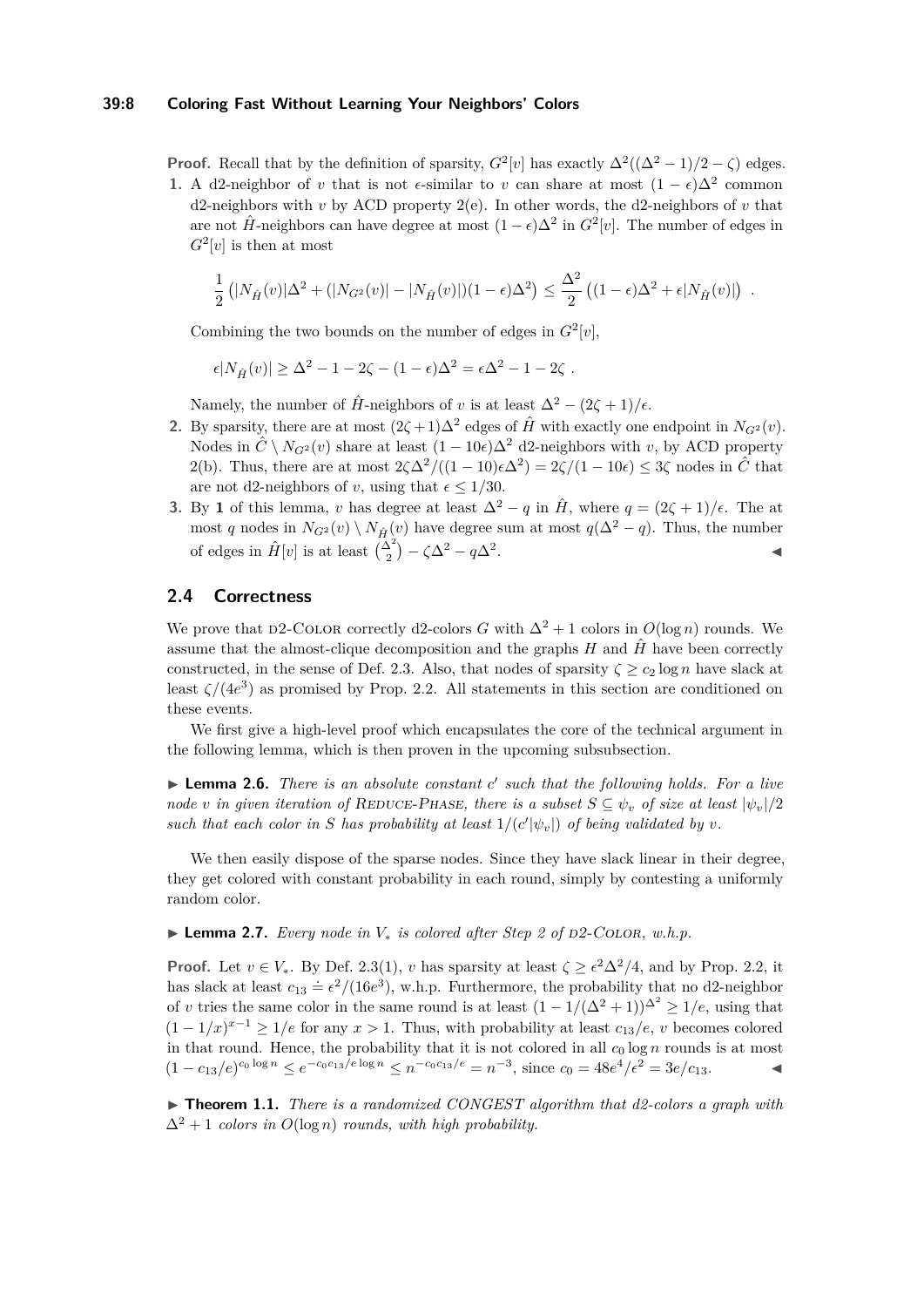**Proof.** By Lemma [2.7,](#page-7-1) it suffices to focus on the dense nodes. We first claim that in each iteration, each live node *v* with palette size  $\Omega(\log n)$  becomes colored with a constant non-zero probability.

Consider a given iteration and a live node *v*. With probability 1/8, *v* is active. It has at most  $|\psi_v|$  live neighbors and expected at most  $|\psi_v|/8$  are active. By Markov's inequality, at most  $|\psi_n|/4$  are active, with probability at least  $1/2$ . By Lemma [2.6,](#page-7-2) there is a subset  $S \subseteq \psi_v$  of size at least  $|\psi_v|/2$  such that each color in *S* has probability at least  $1/(c'|\psi_v|)$  of being validated. Independent of what these active neighbors choose, there is then a subset of at least  $|\psi_v|/2 - |\psi_v|/4 = |\psi_v|/4$  colors that are available to *v*, i.e., are not contested by d2-neighbors of *v* in that iteration. The probability that one of them is validated, and leading to a valid coloring of *v*, is then at least  $c_* = \frac{1}{8} \cdot \frac{1}{2} \cdot \frac{|\psi_v|/4}{c'|\psi_v|} = \frac{1}{64c'}$ , establishing the claim.

Applying a Chernoff bound to the above claim, after  $5/c_* \cdot \log n$  iterations of REDUCE-PHASE, it holds with probability at least  $1 - 1/n^3$  that all nodes are either colored or have palette size  $O(\log n)$  (in which case they have  $O(\log n)$  uncolored d2-neighbors). The coloring is then completed by the two algorithms of [\[23\]](#page-16-3), both running in  $O(\log n)$  rounds.

## **2.4.1 Proof of Lemma [2.6](#page-7-2)**

We prove our main result in two parts, given in Lemmas [2.11](#page-9-0) and [2.12,](#page-9-1) distinguishing between the two forms of making progress: based on Step 4 or Steps 5-7 of REDUCE-PHASE.

 $\triangleright$  **Definition 2.8.** *An inactive node is v*-decent *(or just decent) if it has at most*  $4\phi$  *2-paths in its almost-clique*  $C$  *to active nodes (in*  $C$ ) and *has exactly one 2-path to v*.

The distinction between 2-paths and d2-neighbor relations is the rationale for the *decent* definition. Those nodes with lots of paths to active nodes can cause much congestion with poor proposals, while being of limited use to those *H*-neighbors to which they have few paths.

<span id="page-8-0"></span> $\blacktriangleright$  **Lemma 2.9.** Let *v* be a live node and *w* be a node, both in  $\hat{C}$ . Then, *v* and *w* have at *least*  $\Delta^2/4$  *common d2-neighbors in C that are v-decent.* 

**Proof.** The two nodes *v* and *w* are 10 $\epsilon$ -similar, by Def. [2.3\(](#page-6-0)2b). Since *v* has at least  $(1-10\epsilon)\Delta^2$ distinct d2-neighbors in *C* (by Def. [2.3\(](#page-6-0)2d)), they share at least  $(1 - 20\epsilon)\Delta^2 > 2\Delta^2/3$  d2neighbors in *C* (using that  $\epsilon \leq 1/60$ ). This also means that there are at most  $10\epsilon\Delta^2 \leq \Delta^2/6$ nodes in *C* with multiple 2-paths to *v*. Also, since there are at most  $\phi \Delta^2$  total number of 2-paths to the  $\phi$  live nodes in *C*, there are at most  $\Delta^2/4$  nodes with  $4\phi$  or more 2-paths to live nodes. Hence, there are at least  $2\Delta^2/3 - \Delta^2/6 - \Delta^2/4 = \Delta^2/4$  common d2-neighbors of *v* and *w* in *C* that are decent, i.e., have at most  $4\phi$  2-paths to active nodes and exactly one 2-path to  $v$ .

A color proposed to an active node *v* is *bad* if it is already assigned to a d2-neighbor of *v*. Namely, it is bad if it is a "false positive".

<span id="page-8-1"></span> $\blacktriangleright$  **Lemma 2.10.** *The expected number of bad proposals generated in Step 4 for v is at most*  $(1/\epsilon+1)\zeta/\phi$ .

**Proof.** Let *u* be an inactive *H*-neighbor of *v*. Let  $Y_u$  be the event that *u* picks *v* in Step 2. and note that  $Pr[Y_P] \leq 1/(4\phi)$ . Let  $X_u$  be the event that *u* generates a bad proposal for *v* in Step 4. That event occurs when *u*'s randomly chosen color is used by a node in  $S_u$ , where  $S_u = N_{G^2}(v) \setminus N_{\hat{H}}[u]$  is the set of d2-neighbors of *v* that are not  $\hat{H}$ -neighbors of *u* (nor *u* itself).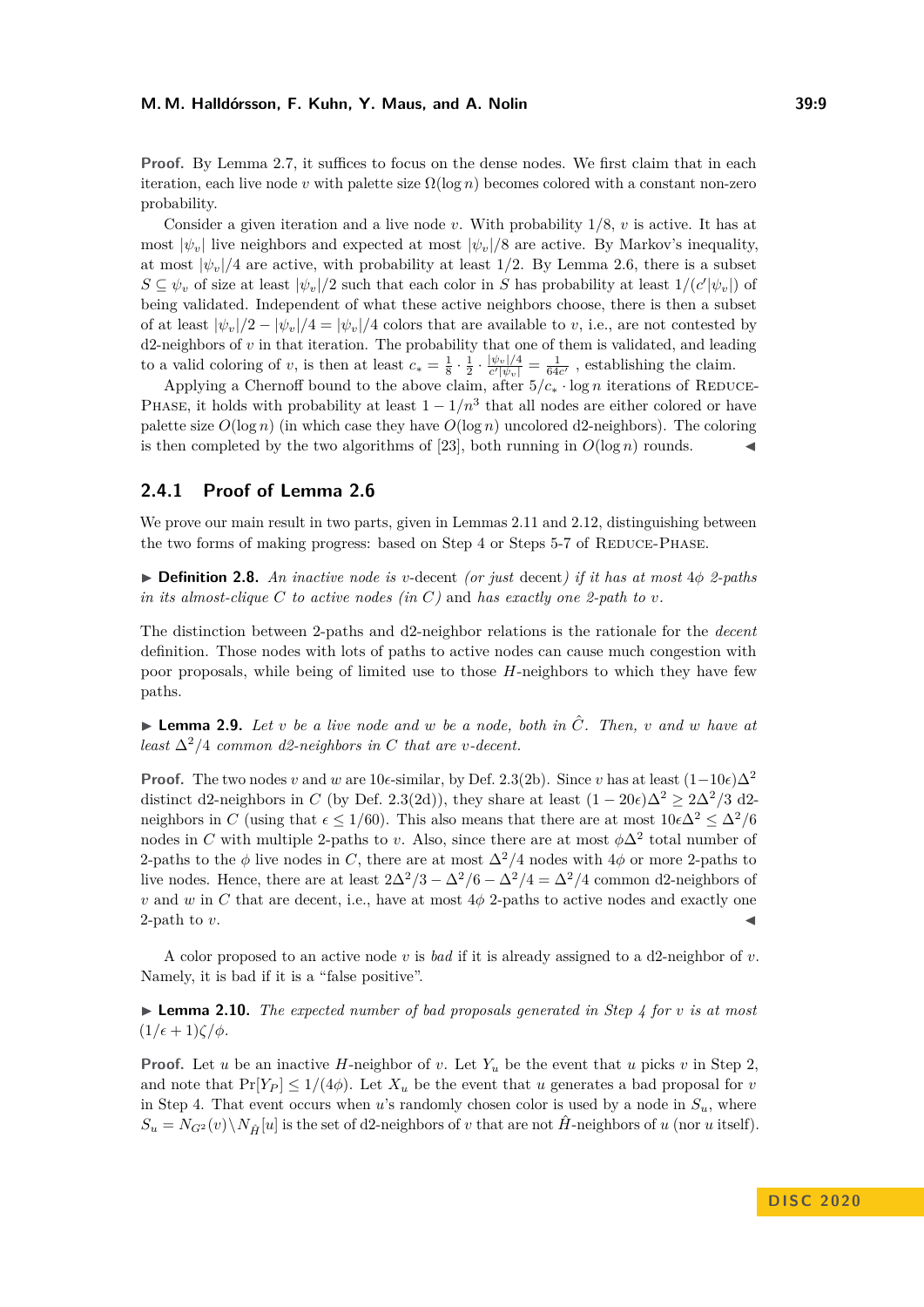#### **39:10 Coloring Fast Without Learning Your Neighbors' Colors**

The number of such colors is at most  $|S_u| = |N_{G^2}(v) \setminus N_{\hat{H}}[u]| \leq (\Delta^2 - 1) - |N_{\hat{H}}(u) \cap N_{\hat{H}}(v)|$ . There are at most  $\Delta^2$  colors to choose from – all except the one on  $u$  – so

*.*

$$
\Pr[X_u|Y_u] \leq \frac{|S_u|}{\Delta^2} \leq \frac{(\Delta^2 - 1) - |N_{\hat{H}}(u) \cap N_{\hat{H}}(v)|}{\Delta^2}
$$

By applying Lemma  $2.5(3)$ , we have that

$$
\sum_{u \in N_{\hat{H}}(v)} |N_{\hat{H}}(u) \cap N_{\hat{H}}(v)| = 2|E(\hat{H}[v])| \ge \Delta^2(\Delta^2 - 1) - (4/\epsilon + 2)\zeta\Delta^2.
$$

Combining the two bounds, letting  $I$  denote the set of inactive  $H$ -neighbors of  $v$ , we get that

$$
\sum_{u \in I} \Pr[X_u | Y_u] \le \sum_{u \in N_{\hat{H}}(v)} \Pr[X_u | Y_u] \le (4/\epsilon + 2)\zeta.
$$

Hence, the expected number of bad proposals generated for *v* is

$$
\sum_{u \in I} \Pr[X_u \cap Y_u] = \sum_{u \in I} \Pr[Y_u] \cdot \Pr[X_u | Y_u] \le \frac{1}{4\phi} \sum_{u \in I} \Pr[X_u] \le \frac{(4/\epsilon + 4)\zeta}{4\phi} .
$$

Let  $\psi_v$  denote the set of colors in *v*'s palette before a given round, i.e., the set of colors that have not already been taken by its d2-neighbors. Let  $\overline{\psi_v}$  be the set of colors in *v*'s palette that appear on nodes in  $\hat{C}$ . These colors must then appear only on non- $\hat{H}$ -neighbors of *v*.

<span id="page-9-0"></span> $\blacktriangleright$  **Lemma 2.11.** *Suppose*  $|\psi_v| ≥ 2|\overline{\psi_v}|$  *and*  $|\psi_v| = Ω(log n)$ *. Then, there is an absolute constant c such that each color in*  $\psi_v \setminus \overline{\psi_v}$  *has probability at least*  $1/(c|\psi_v|)$  *of being validated and contested by v in Step 4.*

**Proof.** Let  $\hat{\psi} = \psi_v \setminus \overline{\psi_v}$ . Any color from  $\hat{\psi}$  that is guessed in Step 4 (by some *H*-neighbor *u* of *v*) becomes a *good* proposal to *v* (i.e., one that would pass validation). Let *A* (*B*) denote the expected number of good (bad) proposals to *v*, respectively. Let *q* be a color in  $\psi$  and let  $A_q$  be the expected number of proposals of *q* to *v*. We shall show that  $A_q$  is large, for colors in  $\hat{\psi}$ , and thus *A* is large in comparison to *B*. We then show that  $A_q$  is also large relative to the total number of proposals,  $A + B$ .

The probability that a decent *H*-neighbor *u* chooses to help *v* is  $1/(4\phi)$ , and the probability that it guesses *q* is  $1/\Delta^2$ . By Lemma [2.9,](#page-8-0) *v* has at least  $\Delta^2/4$  decent *H*-neighbors. Summing up,  $A_q \ge \sum_u 1/(4\phi) \cdot 1/\Delta^2 \ge 1/(16\phi)$ , and  $A \ge \sum_{q \in \hat{\psi}} A_q \ge |\hat{\psi}_v|/(16\phi) \ge |\psi_v|/(32\phi)$ . By Lemma [2.10,](#page-8-1)  $B \leq (1/\epsilon+1)\zeta/\phi$  and by Prop. [2.2,](#page-5-1)  $|\psi_v| \geq \zeta/(4e^3)$ . Thus,  $B \leq (128e^3(1/\epsilon+1))A$ . We can also bound A from above, summing over the at most  $\Delta^2$  H-neighbors and all the colors in *v*'s palette:

$$
A \le \sum_{q' \in \psi_v} \sum_{u \in N_H(v)} \frac{1}{4\phi\Delta^2} = \frac{|\psi_v|}{4\phi} \le 4|\psi_v| A_q.
$$

By Markov's inequality, the probability that at most  $2(A+B)$  proposals are generated for *v* is at least  $1/2$ . The probability that a proposal of *q* is chosen for validation is then at least

$$
\frac{A_q}{4(A+B)} \ge \frac{A/(4|\psi_v|)}{4(1+128e^3(1/\epsilon+1))A} = \frac{1}{16(1+128e^3(1/\epsilon+1))|\psi_v|} .
$$

<span id="page-9-1"></span>**Lemma 2.12.** *Suppose*  $|\psi_v| < 2|\overline{\psi_v}|$ . *Then, there is an absolute constant c such that each color in*  $\overline{\psi_v}$  *has probability at least*  $1/(c|\psi_v|)$  *of being validated and contested by v in Step 7.*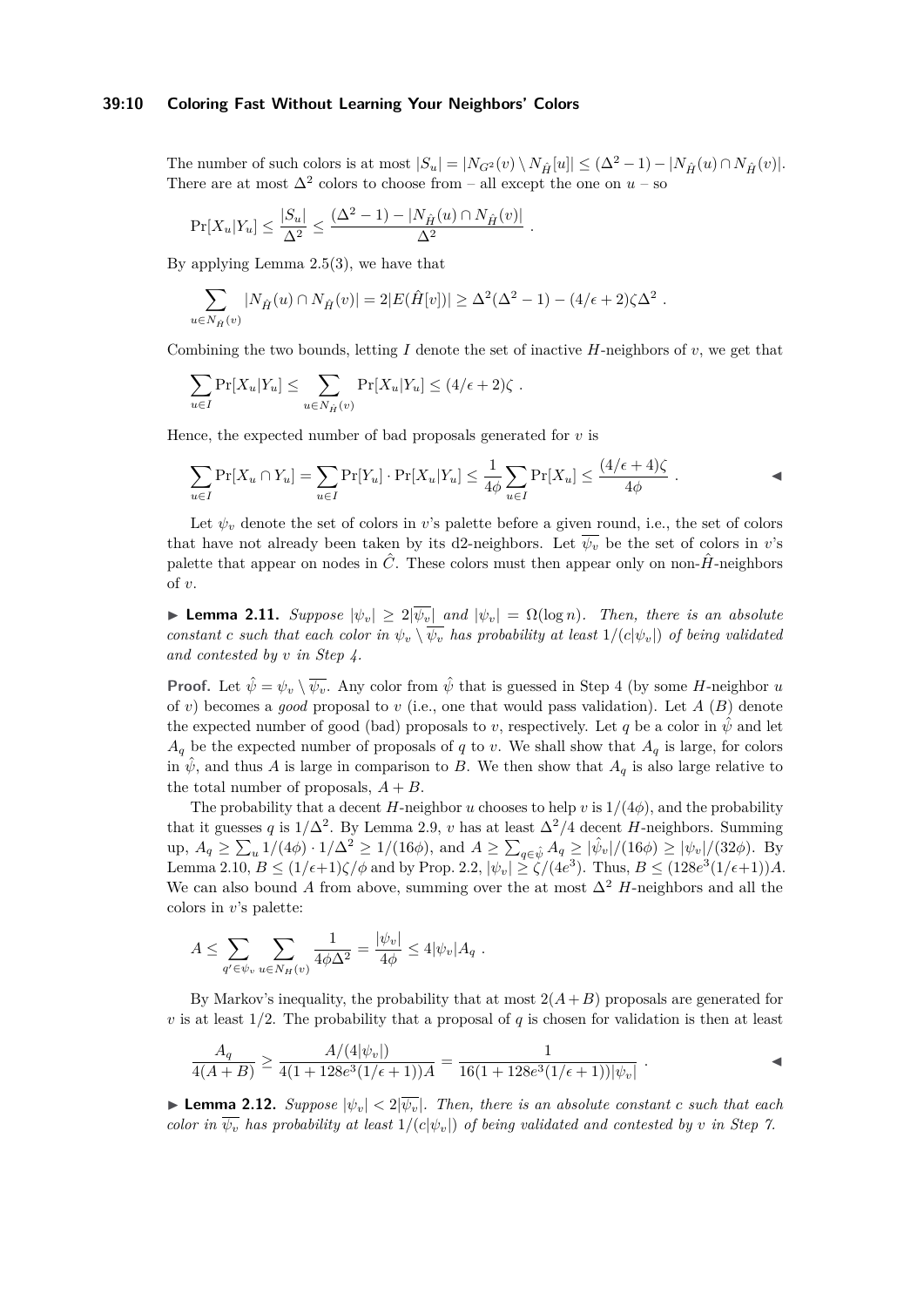**Proof sketch.** For success in Step 7, only colors of nodes in  $\hat{C}$  that are not d2-neighbors of *v* count (and by Lemma [2.5\(](#page-6-1)2), there are at most  $3\zeta$  such nodes). The proof (in the full version) requires on one hand to lower bound the probability of a given such node is contacted on behalf of *v*. The technically more involved task is to show that such a query to  $w$  will survive the competition, both at  $w$  and at  $v$ .

Lemma [2.6](#page-7-2) follows from Lemmas [2.11](#page-9-0) and [2.12.](#page-9-1)

# <span id="page-10-0"></span>**3 Sub-Logarithmic Distance-2 Coloring**

In this section, we extend the algorithm of Sec. [2](#page-3-0) and combine it with the *graph shattering* technique [\[11,](#page-15-11) [12\]](#page-15-14), which has been used extensively in recent years to get sub-logarithmic-time distributed algorithms for a large number of graph problems (mostly in the LOCAL model). By using this technique in our setting, we prove the following theorem.

**Theorem [1.2](#page-2-0) (restated)**. *There is a randomized CONGEST algorithm that d2-colors a graph with*  $\Delta^2 + 1$  *colors in*  $O(\log \Delta) + ND_2(\log n) \cdot \text{poly} \log \log n$  *rounds, with high probability.* 

Here  $ND_2(\log n)$  is the sum of  $d \cdot c \cdot x$  and the time to that one needs to compute a distance-2 CONGEST-routable network decomposition (with weak cluster diameter *d*, *c* color classes and routing parameter *x*) on subgraphs of size poly log *n* with node identifiers from a space of size poly *n* (see Definition [3.3](#page-6-2) for the formal definition of such a decomposition).

► Remark 3.1. The current state of the art for  $ND_2(\log n)$  is  $2^{O(\sqrt{\log \log n})}$  [\[22\]](#page-16-13). However, the complexity for distance-1 network decompositions that can deal with a large identifier space was improved subsequent to the submission of this manuscript to poly log log *n* rounds [\[20\]](#page-16-12). Before the publication of [\[20\]](#page-16-12) the complexity in Theorem [1.2](#page-2-0) for distance-2 coloring matched the state of the art for distance-1 ( $\Delta+1$ )-coloring [\[19\]](#page-16-11). As the achievements of [\[20\]](#page-16-12) improve the complexity for distance-1 coloring from  $O(\log \Delta) + 2^{O(\sqrt{\log \log n})}$  to  $O(\log \Delta) + \text{polylog log n}$ there currently is a gap between the complexities of distance-1 and distance-2 coloring. If [\[20\]](#page-16-12) (or an alternative approach) extends to distance-2 decompositions, and such an extension is very likely, it will match again. In the remaining part of the writeup we use the best known upper bound of  $ND_2(\log n) = 2^{O(\sqrt{\log \log n})}$ .

From a very high-level point of view, the rough idea of graph shattering applied to our problem is as follows. The algorithm of Sec. [2](#page-3-0) consists of *O*(log *n*) individual *O*(1)-round steps, where in each step, each live node gets colored with constant probability. Thus, very roughly, if we just run the algorithm for  $O(\log \Delta)$  steps, each node remains uncolored with probability at most  $1/poly(\Delta)$ . Further, if nodes succeeded sufficiently independently, after  $O(\log \Delta)$  rounds, each node would only have  $O(\log n)$  uncolored neighbors. By combining these two properties, one can hope that after  $O(\log \log n)$  more rounds, all the remaining live nodes induce components (in *G*<sup>2</sup> ) of size at most polylog *n*. By adapting techniques developed in  $[11]$  to our  $G^2$ -coloring algorithm, we will show that this indeed (almost) is the case. We call this part of the algorithm, where we reduce the original problem to a problem on components of polylog *n* size, the *preshattering phase* of our algorithm.

The remaining problem that we need to solve on the components of size polylog  $n$  is a list coloring problem. Because these problems for each component are on much smaller graphs, they can be solved efficiently by using the best known deterministic algorithm. For the specific setting, where we have small components, but each node still has an ID from the original large ID space, the best known deterministic CONGEST algorithm (that can tolerate such a large ID space and works for  $G^2$ ) can be obtained by combining a network decomposition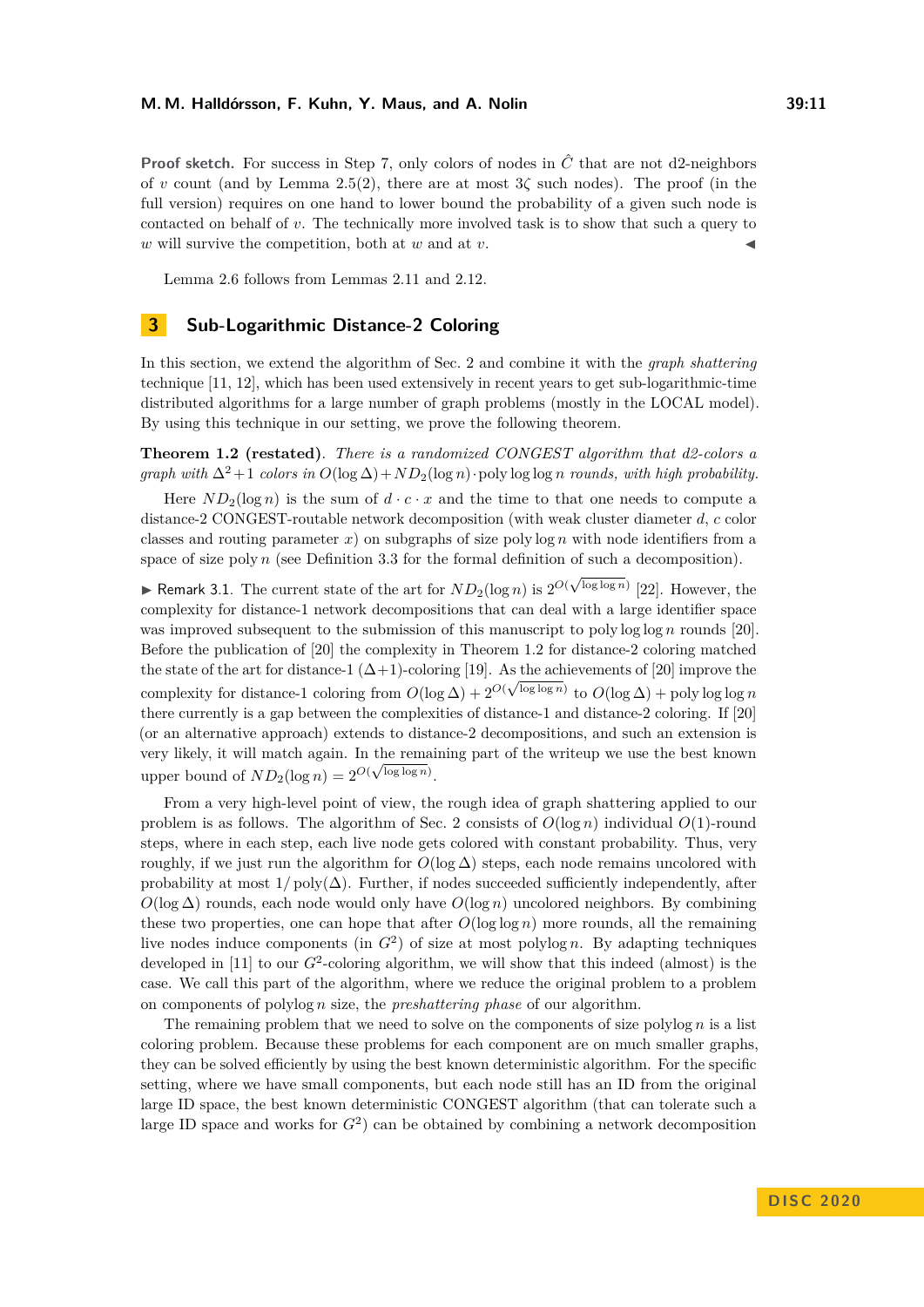#### **39:12 Coloring Fast Without Learning Your Neighbors' Colors**

algorithm of Ghaffari and Portmann [\[22\]](#page-16-13) with a recent deterministic CONGEST coloring algorithm of Bamberger, Kuhn, and Maus [\[4\]](#page-15-10). It requires  $2^{O(\sqrt{\log N})} = 2^{O(\sqrt{\log \log n})}$  time, where  $N = \text{polylog } n$  is the maximum component size. We call this second phase of solving the remaining list coloring instances on the components the *postshattering phase*.

While the general outline of the algorithm is relatively standard and largely follows the ideas of the distance-1 coloring algorithm for the LOCAL model in [\[11\]](#page-15-11), there are various challenges that we have to cope with in order to apply the idea in the CONGEST model and to the d2-coloring problem. In [\[11,](#page-15-11) [19\]](#page-16-11), the algorithm for the preshattering phase has every live node try a uniformly random color from its current list of available colors repeatedly, which we cannot do in the d2-coloring setting as it is not possible for a live node to learn its list of available colors. We would therefore like to show that the much more involved randomized algorithm of Sec. [2](#page-3-0) also has the same shattering properties as the basic "choose-a-random-available-color" algorithm. Unfortunately, this is not obvious and we use a multi-stage algorithm to prove what we need. Greatly simplified, we do the following. We first show that  $O(\log \Delta)$  rounds of an adaptation of the algorithm of Sec. [2](#page-3-0) suffice to (essentially) reduce the maximum degree of the subgraph of  $G<sup>2</sup>$  induced by the live nodes to  $O(\log n)$ . At this point, it is possible for each live node to learn a sufficiently large list of available colors in  $O(\log \Delta)$  rounds and we can now indeed run the basic preshattering algorithm of [\[11\]](#page-15-11) to reduce the problem to a problem on polylog *n*-size components.

For the post-shattering phase, while we only have components of poly log *n* size, the input to the problem is still large because each node still has an ID of size  $O(\log n)$  bits and because each node has a color list consisting of up to  $O(\log n)$  colors from a range of size  $O(\Delta^2)$ . In order to have an efficient CONGEST algorithm for the problem, we have to reduce both the ID space and the color space of the remaining components. It is sufficient to obtain new node IDs that are unique up to distance poly log log *n*. We can obtain such IDs with  $O(\log \log n)$  bits by first applying the network decomposition algorithm of [\[22\]](#page-16-13) and then assigning unique labels in each cluster. For reducing the color space, we show that in each cluster of the network decomposition, we can efficiently (and deterministically) find a renaming of the colors such that for every node *v*, all colors in *v*'s list are mapped to distinct new colors and such that the colors are from a space of size poly log *n*. For each of the steps, the implementation in  $G^2$  rather than in  $G$  adds some additional complications. In the following, we give a detailed overview over all the steps of our algorithm.

## **3.1 Preshattering: Algorithm Overview and Key Ideas**

If  $\log n = O(\log \Delta)$ , we use the  $O(\log n)$ -time algorithm of Sec. [2.](#page-3-0) If  $\Delta \leq \log n \cdot \text{poly}\log \log n$ we essentially simulate the preshattering algorithm of [\[11\]](#page-15-11) for *G* on *G*<sup>2</sup> and combine it with our postshattering algorithm from Section [3.2.](#page-13-0) In all other cases, that is, if  $\Delta = 2^{o(\log n)} \cap \tilde{\Omega}(\log n)$ , we perform the following steps. They can be implemented in  $O(\log \Delta) + \text{poly} \log \log n$  rounds (except for the postshattering phase which takes  $2^{O(\sqrt{\log \log n})}$  rounds).

## **Almost Clique Decomposition**

**1.** Compute the ACD exactly in  $O(\log \Delta)$  rounds by hashing IDs to  $O(\log \Delta)$  bits. **Guarantee:** Nodes know whether they are sparse/dense. Further each dense node knows an identifier of its almost clique.

## **Color Sparse Nodes**

**2.** Every node (dense or sparse) tries a uniformly random color for  $O(\log \Delta)$  rounds. **Guarantee:** All nodes have slack proportional to their sparsity and at most  $O(\log n)$ live sparse neighbors.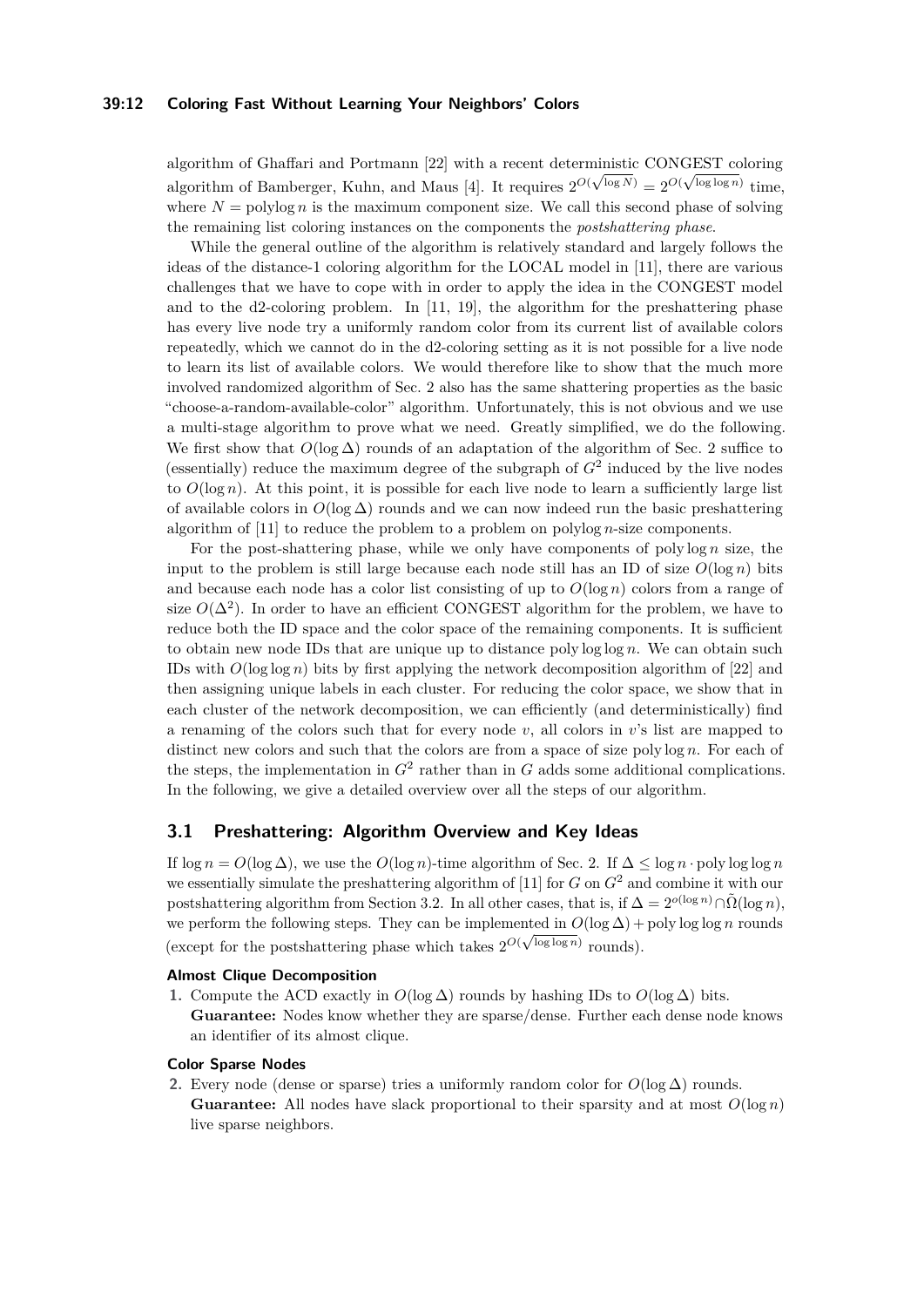**3.** Sparse nodes try *O*(log *n*) random colors simultaneously. In total, trying *O*(log *n*) colors requires sending/receiving  $O(\log \Delta \cdot \log n)$  bits to immediate neighbors, which can be sent in *O*(log ∆) rounds (by packing *O*(log *n*) bits in each message). **Core idea:** Each color you try has a constant probability to not be tried by anyone else nor adopted by a neighbor. **Guarantee:** All sparse nodes are colored, w.h.p.

Only dense (intermediate degree) nodes execute the remaining steps.

#### **Degree Reduction of Uncolored Graph**

- **4.** Perform *O*(log ∆) iterations of Reduce-Phase. **Guarantee:** Uncolored nodes either have low uncolored degree (at most  $\tilde{\Delta}$ ), or are connected to at most  $\Delta$  other high uncolored degree nodes, where  $\Delta = O(\log n)$ .
- <span id="page-12-2"></span>**5.** Estimate uncolored degree with Θ(log *n*) precision.

**Guarantee:** Uncolored nodes know whether they have low uncolored degree or not. Let  $U^{lo}$  and  $U^{hi}$  be the sets of low and high uncolored degree vertices. All the steps afterwards first take place on  $U^{lo}$ , then on  $U^{hi}$ .

**6.** Try Θ(log *n*) color proposals that arrive through parallel Reduce-Phases.

**Core idea:** Compressing the messages communicated in a Reduce-Phase into  $O(\log \Delta)$ bits. Argue a bound of  $O(\log \Delta)$  on the congestion of each edge.

**Guarantee:** Nodes with slack  $\Omega(\log^2 n)$  become colored, w.h.p. All remaining live nodes then have sparsity  $O(\log^2 n)$  (needed for Step [7](#page-12-0) and [9\)](#page-12-1).

#### **Shattering Into Small Connected Uncolored Components**

<span id="page-12-0"></span>**7.** Learn your list: Expand on the method LEARNPALETTE of [\[23\]](#page-16-3) to have each live node learn a list of at least  $d(v) + 1$  available colors from its palette. If the node has sparsity  $O(\log n)$ , we learn the exact list using LEARNPALETTE as is. Otherwise, we randomly try colors not used in the almost-clique to learn enough available colors.

**Core idea:** The bottleneck of the method is sending *O*(log *n*) colors over a single link, i.e.,  $O(\log n \log \Delta)$  bits. By compressing messages this can be done in  $O(\log \Delta)$  rounds.

- **8. Shattering:** Perform  $O(\log \Delta) = O(\log \log n)$  informed color tries (OneShotColoring). **Guarantee:** Uncolored vertices induce  $\text{poly}(\Delta) \log n = \text{poly} \log n$  sized components in  $G<sup>2</sup>$ , and uncolored vertices know a palette that exceeds their degree.
- <span id="page-12-1"></span>**9. Add Steiner Nodes:** Add all vertices that link live nodes in different almost cliques. Inside each almost clique, learn all live neighbors IDs through ID-renaming, pick one intermediate node as Steiner node per pair of uncolored nodes in the almost clique. **Guarantee:**  $G^2[U]$  connected components are *G*-connected and of size  $N = \text{poly}\log n$ .

**Postshattering:** Before the process, uncolored dense nodes *U* form small connected components and each node has a palette of size that exceeds its degree. Further, with the Steiner nodes connected components of  $G^2[U]$  are *G*-connected and have  $N = \text{poly}\log n$  size. This is enough to apply Lemma [3.2](#page-13-0) in Section 3.2 and list color the remaining components in  $2^{O(\sqrt{\log N})} = 2^{O(\sqrt{\log \log n})}$  rounds.

**Intuition for Correctness and Implementation of the Preshattering Phase:** The shattering framework with informed color trials is well established, but we apply it here in an unusual setting where the nodes do not know their palette. Instead, we argue that each live node becomes colored in each iteration with constant probability (bounded away from 0). More strongly, we show that half of the colors of its palette have good probability of becoming the node's color in each round, and this holds independent of what its neighbors do (as long as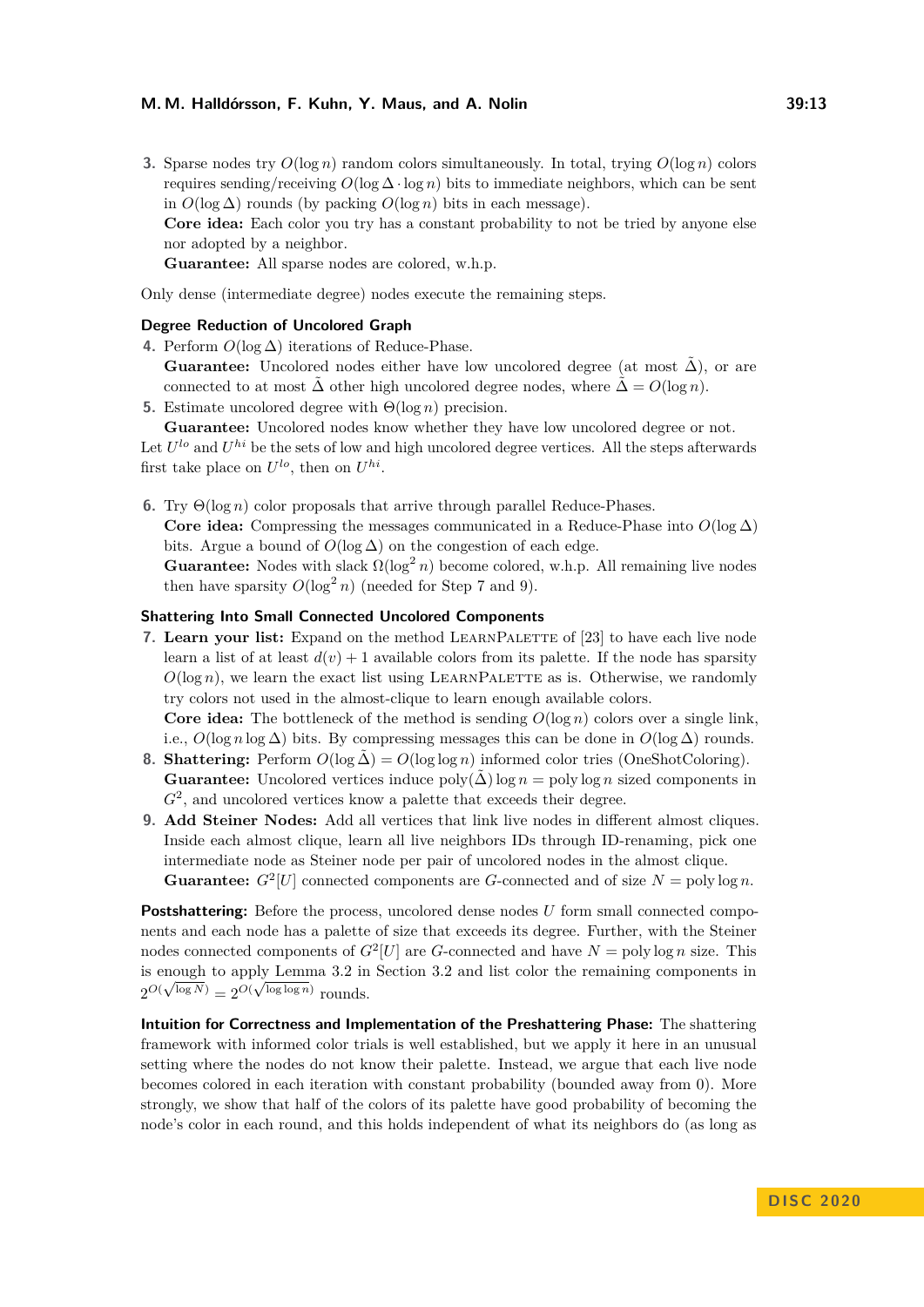#### **39:14 Coloring Fast Without Learning Your Neighbors' Colors**

the unlikely event of too many of them are activated does not happen). Then we show that these conditions are sufficient to leave us with two disjoint subgraphs of live nodes, both of logarithmic degree, which we handle sequentially (we first execute all steps after Step [5](#page-12-2) including the postshattering phase for the one subgraph and then for the other subgraph). After conducting additional  $O(\log \Delta)$  informed color trials, the uncolored vertices induce polylogarithmic size components. The rest of the coloring can then be completed in the post-shattering phase. The idea of producing two subgraphs of small degree already appeared in [\[11\]](#page-15-11), but it is significantly easier to show that they cover all uncolored vertices if one can perform informed color trials.

Several further technical complications arise that do not occur for ordinary graph coloring: determining which of the two subgraphs the live node should join; adding Steiner nodes to make the components connected in  $G$  (not just in  $G^2$ ); and learning enough of the palette before the post-shattering phase, even when the palette might be large. All of these steps, however, are implementable within the  $O(\log \Delta)$  time bound, with techniques of modest novelty. The key idea for their efficient implementation is to compress the communication so that multiple messages fit in a single CONGEST message. Color values use  $\log \Delta$  bits, but we also compress node identifiers into  $O(\log \Delta)$  bits, either through hashing or renumbering within a component. This allows us to speed up communication-heavy parts:  $O(\log n \cdot \log \Delta)$ bits per edge can be sent in  $O(\log \Delta)$  rounds.

All of the above is for dense nodes, for which we have the structure of the almost-clique decomposition to guide us. For sparse nodes, we can use simple uniformed color guessing, first with individual colors and then with parallel color guesses, to finish them off early.

## <span id="page-13-0"></span>**3.2 Postshattering: Algorithm Overview and Key Ideas**

The high level idea is to compute a network decomposition  $D$  on each connected component of uncolored vertices to split the components into small diameter clusters. Afterwards, we use the deterministic  $(\text{deg} + 1)$ -list coloring algorithm from [\[4\]](#page-15-10) on each cluster (iterating through the clusters in an order that is given by  $\mathcal{D}$ ). To obtain an efficient algorithm, we need a network decomposition with two features: a) it handles distance-2 relations, and b) it handles large node identifiers (in comparison with the component sizes). The latter is not handled by the new poly log *n* result of Rozhoň and Ghaffari [\[33\]](#page-16-6). Hence, we cannot currently reduce the dependence on  $n$  in the time complexity to poly  $\log \log n$ . Instead, the construction of Portmann and Ghaffari [\[22\]](#page-16-13) handles both of these features. The downside is the resulting time complexity of  $2^{O(\sqrt{\log \log n})}$ . Further, the runtime of the list-coloring algorithm in [\[4\]](#page-15-10) depends on the size of the colorspace, and we equip our algorithm with methods to reduce the colorspace before we apply [\[4\]](#page-15-10).

**Preconditions:** We are given an *n*-vertex graph *G* with maximum degree  $\Delta$  and a partial  $d$ 2-coloring  $\phi: V \to [\Delta^2] \cup {\{\perp\}}$ . Let  $U = {\phi^{-1}(\perp)} \subseteq V$  be the uncolored vertices. Further, we are given a subset  $S \subseteq V$  and  $\hat{\Delta} = O(\log n)$  such that:

- Each node  $u \in U$  has at most  $\hat{\Delta}$  *d*2-neighbors in *U*. ÷. This immediately implies that each node in *V* has at most  $\hat{\Delta}$  *U*-neighbors in *G*.
- $d$ 2-connected components of  $G^2[U]$  have size  $\text{poly}(\hat{\Delta}) \log n = \text{poly} \log n$ .  $\mathcal{L}_{\mathcal{A}}$
- For any  $u \in U$  and any of its *d*2-neighbor  $u' \in U$  there exists some  $s \in S$  such that *s* is  $\blacksquare$ neighbor of  $u$  and  $u'$ .
- Let  $K = G[U \cup S] \setminus E(G[S])$  the subgraph of *G* induced by  $U \cup S$  without edges between  $\blacksquare$ vertices in *S*. The connected components of *K* have size at most  $N = \text{poly}\log n$ . And,
- <span id="page-13-1"></span> $\equiv$ Each vertex  $u \in U$  is equipped with a list  $L_u$  of colors that are not used in its *d*2neighborhood. The size of  $|L_u| \le L \le O(\log n) \le N$ .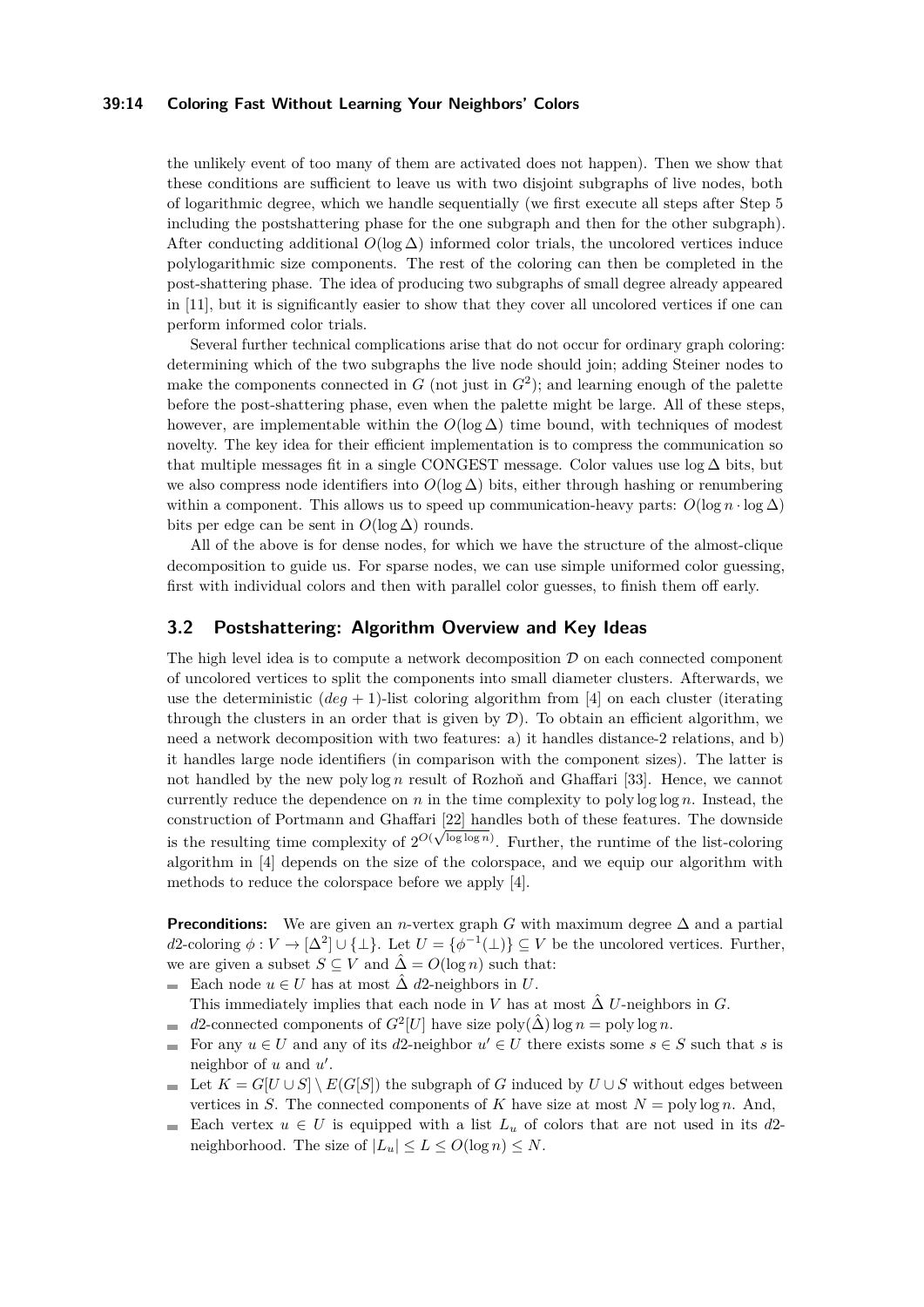▶ Lemma 3.2 (Postshattering). There is a deterministic CONGEST algorithm on commu*nication network G that, under the above assumptions, list colors the nodes in U such that d*2*-neighbors pick distinct colors. The runtime of the algorithm is*  $2^{O(\sqrt{\log \log n})}$  *rounds.* Lemma [3.2](#page-13-1) uses two subroutines from previous work. First, a network decomposition

algorithm that works for  $G^k$  and does not rely on a small IDspace.

 $\blacktriangleright$  **Definition 3.3** (Network Decomposition, *x*-CONGEST-routable [\[3\]](#page-15-15)). *A weak*  $(d(n), c(n))$ network-decomposition *of an n*-node graph  $G = (V, E)$  is a partition of V into clusters such *that each cluster has weak diameter at most d*(*n*) *and the cluster graph is properly colored with*  $colors 1, \ldots, c(n)$ . If the decomposition is equipped with a routing backbone such that one can *simulate one round of communication within clusters of*  $G^k$  *in*  $k \cdot x$  *rounds of communication on G (if only clusters of one color class communicate at the same time) the decomposition is called x*-CONGEST-routable*.*

As we only use network decomposition in a blackbox manner we do not detail on the additional backbone structure for routing and refer to [\[22\]](#page-16-13) which proves the next theorem.

<span id="page-14-1"></span> $\triangleright$  **Theorem 3.4** (Network Decomposition of  $G^k$ , [\[22\]](#page-16-13)). *There is a deterministic distributed algorithm that in any N-node network G, which has S-bit identifiers and supports O*(*S*)*-bit messages for some arbitrary S, computes an x-CONGEST-routable* (*g*(*N*); *g*(*N*))*-network* √ *decomposition of*  $G^k$  *in*  $k \cdot g(N) \cdot \log^* S$  *rounds, for any*  $k$  *and*  $g(N) = x = 2^{O(\sqrt{\log N})}$ .

Second, a CONGEST algorithm that can list-color graphs efficiently if their diameter, the maximum degree and the color space size are small.

<span id="page-14-0"></span>▶ **Theorem 3.5** (Diameter List Coloring, [\[4\]](#page-15-10)). *There is a deterministic CONGEST algorithm that given a list-coloring instance*  $G = (V, E)$  *with color space* [*C*]*, lists*  $L(v) \subseteq [C]$  *for which* |*L*(*v*)| ≥ deg(*v*) + 1 *holds for all v* ∈ *V and an initial m-coloring of G, list-colors all nodes*  $in \ O(D \cdot \log N \cdot \log C \cdot (\log \Delta + \log m + \log \log C))$  *rounds.* 

*The message size of the algorithm is*  $O(\log C + \log m + \log \Delta)$ .

We will need additional reasoning to execute the algorithm of Theorem [3.5](#page-14-0) on parts of  $G<sup>2</sup>[U]$  while the communication network is  $G$ ; for that it is essential that we reduce the color space. The core steps of the postshattering phase are as follows.

- **1. Network decomposition:** Compute a distance-2 network decomposition  $D$  of connected components in graph *K* using the algorithm of Theorem [3.4](#page-14-1) (or an alternative algorithm).
- **2. ID space reduction:** Assign new IDs to vertices in *U* that are unique within each cluster of D. The size of the IDspace is bounded by the cluster size and by *N*.
- **3. Colorspace reduction:** Within each cluster C deterministically compute a colorspace reduction  $f_C : [\Delta^2] \to \text{poly } N$ . *f* is a *colorspace reduction* for the cluster C if it injectively maps each color list  $L_u$  for  $u \in \mathcal{C}$ .

**Core Idea:** A random hash function (from a suitable space of hash functions), in expectation, fails for few vertices of the cluster. We derandomize the process of picking such a random hash function with the method of conditional expectation, similar to [\[13,](#page-15-16) [16,](#page-15-17) [4\]](#page-15-10).

**4. Final (***deg* **+ 1)-list coloring:** Iterate through the color classes of the network decomposition  $D$  and run the  $(\text{deg} + 1)$ -list coloring algorithm of Theorem [3.5](#page-14-0) on each cluster. Care is needed when refining the lists, i.e., when deleting colors of *d*2-neighbors of previously colored clusters.

Formal proofs about the correctness and an efficient implementation of Steps 1–4 are discussed in detail in the full version [\[24\]](#page-16-14).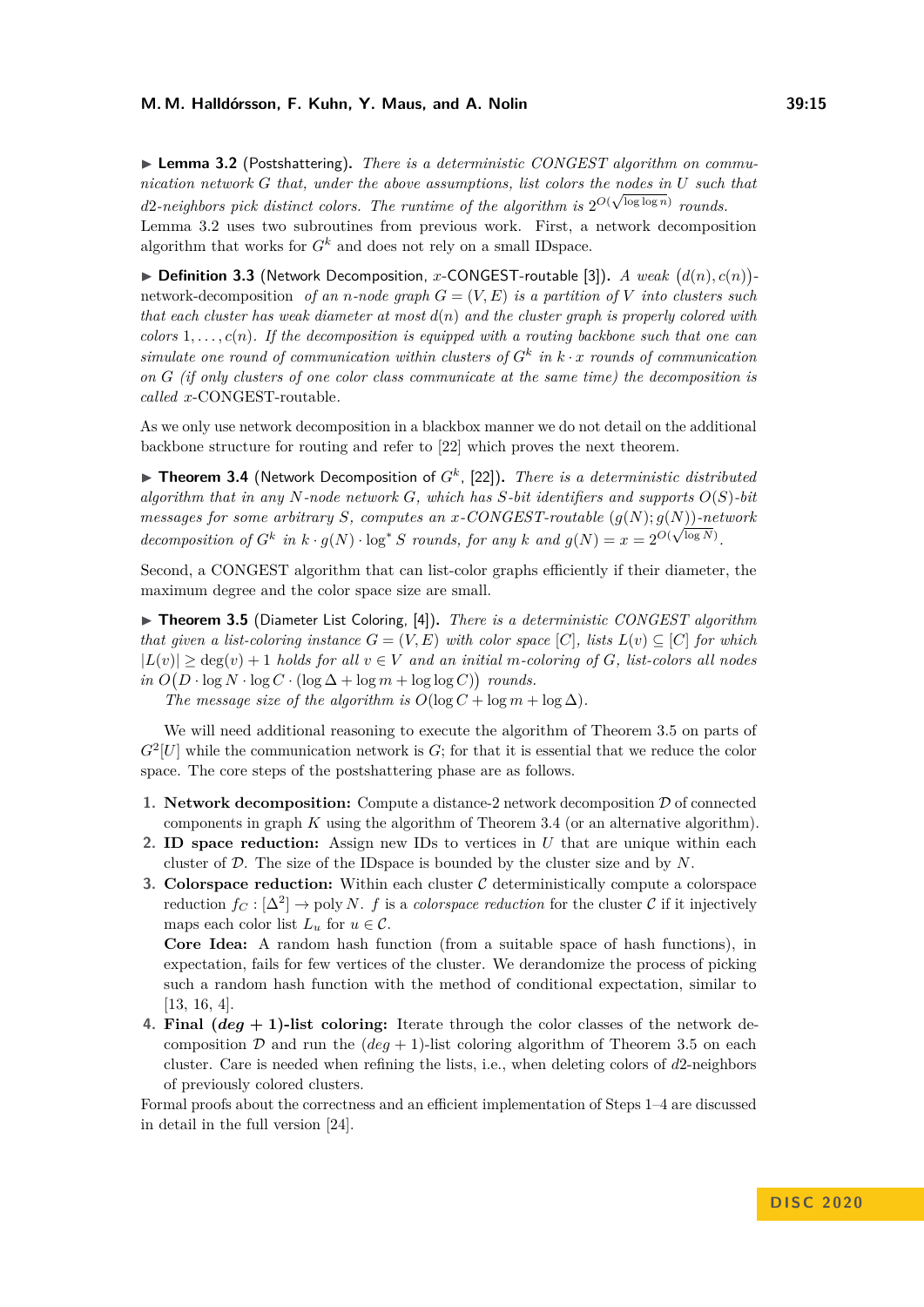## **39:16 Coloring Fast Without Learning Your Neighbors' Colors**

### **References**

- <span id="page-15-5"></span>**1** Noga Alon, László Babai, and Alon Itai. A fast and simple randomized parallel algorithm for the maximal independent set problem. *J. of Algorithms*, 7(4):567–583, 1986.
- <span id="page-15-13"></span>2 Sepehr Assadi, Yu Chen, and Sanjeev Khanna. Sublinear algorithms for  $(\Delta + 1)$  vertex coloring. In *Proceedings of the ACM-SIAM Symposium on Discrete Algorithms (SODA)*, pages 767–786, 2019.
- <span id="page-15-15"></span>**3** Baruch Awerbuch, Andrew V. Goldberg, Michael Luby, and Serge A. Plotkin. Network decomposition and locality in distributed computation. In *Proceedings of the Symposium on Foundations of Computer Science (FOCS)*, pages 364–369, 1989.
- <span id="page-15-10"></span>**4** Philipp Bamberger, Fabian Kuhn, and Yannic Maus. Efficient deterministic distributed coloring with small bandwidth. In *Proc. 39th ACM Symp. on Principles of Distributed Computing (PODC)*, page 243–252, 2020.
- <span id="page-15-2"></span>**5** Reuven Bar-Yehuda, Keren Censor-Hillel, Yannic Maus, Shreyas Pai, and Sriram V. Pemmaraju. Distributed approximation on power graphs. In *Proc. 39th ACM Symp. on Principles of Distributed Computing (PODC)*, page 501–510, 2020.
- <span id="page-15-8"></span>**6** Leonid Barenboim. Deterministic  $(\Delta + 1)$ -coloring in sublinear (in  $\Delta$ ) time in static, dynamic and faulty networks. In *Proc. 34th Symp. on Principles of Distributed Computing (PODC)*, pages 345–354, 2015.
- <span id="page-15-6"></span>**7** Leonid Barenboim and Michael Elkin. Deterministic distributed vertex coloring in polylogarithmic time. In *Proc. 29th Symp. on Principles of Distributed Computing (PODC)*, 2010.
- <span id="page-15-4"></span>**8** Leonid Barenboim and Michael Elkin. *Distributed Graph Coloring: Fundamentals and Recent Developments*. Morgan & Claypool Publishers, 2013.
- <span id="page-15-9"></span>**9** Leonid Barenboim, Michael Elkin, and Uri Goldenberg. Locally-iterative distributed (∆ + 1) coloring below Szegedy-Vishwanathan barrier, and applications to self-stabilization and to restricted-bandwidth models. In *Proc. 37th ACM Symp. on Principles of Distributed Computing (PODC)*, pages 437–446, 2018.
- <span id="page-15-7"></span>**10** Leonid Barenboim, Michael Elkin, and Fabian Kuhn. Distributed  $(\Delta + 1)$ -coloring in linear (in ∆) time. *SIAM J. on Computing*, 43(1):72–95, 2015.
- <span id="page-15-11"></span>**11** Leonid Barenboim, Michael Elkin, Seth Pettie, and Johannes Schneider. The locality of distributed symmetry breaking. In *Proc. 53th Symp. on Foundations of Computer Science (FOCS)*, 2012.
- <span id="page-15-14"></span>**12** József Beck. An algorithmic approach to the Lovaśz local lemma. *Random Structures & Algorithms*, 2:343–365, 1991.
- <span id="page-15-16"></span>**13** Keren Censor-Hillel, Merav Parter, and Gregory Schwartzman. Derandomizing local distributed algorithms under bandwidth restrictions. In *Proc. 31st Symp. on Distributed Computing (DISC)*, pages 11:1–11:16, 2017.
- <span id="page-15-3"></span>14 Yi Jun Chang, Wenzheng Li, and Seth Pettie. An optimal distributed  $(\Delta + 1)$ -coloring algorithm? In *Proceedings of the ACM Symposium on Theory of Computing (STOC)*, pages 445–456, 2018.
- <span id="page-15-0"></span>**15** Imrich Chlamtac and Shay Kutten. A spatial-reuse TDMA/FDMA for mobile multi-hop radio networks. In *Proc. 4th IEEE Int. Conf. on Computer Communications (INFOCOM)*, pages 389–394, 1985.
- <span id="page-15-17"></span>**16** Janosch Deurer, Fabian Kuhn, and Yannic Maus. Deterministic distributed dominating set approximation in the CONGEST model. In *Proc. 38th ACM Symp. on Principles of Distributed Computing (PODC)*, pages 94–103, 2019.
- <span id="page-15-12"></span>**17** Michael Elkin, Seth Pettie, and Hsin-Hao Su. (2∆ − 1)-edge-coloring is much easier than maximal matching in the distributed setting. In *Proc. of 26th ACM-SIAM Symp. on Discrete Algorithms (SODA)*, pages 355–370, 2015.
- <span id="page-15-1"></span>**18** Pierre Fraigniaud, Magnús M. Halldórsson, and Alexandre Nolin. Distributed testing of distance-k colorings. In *Proc. 27th Coll. on Structural Information and Communication Complexity (SIROCCO)*, pages 275–290, 2020.